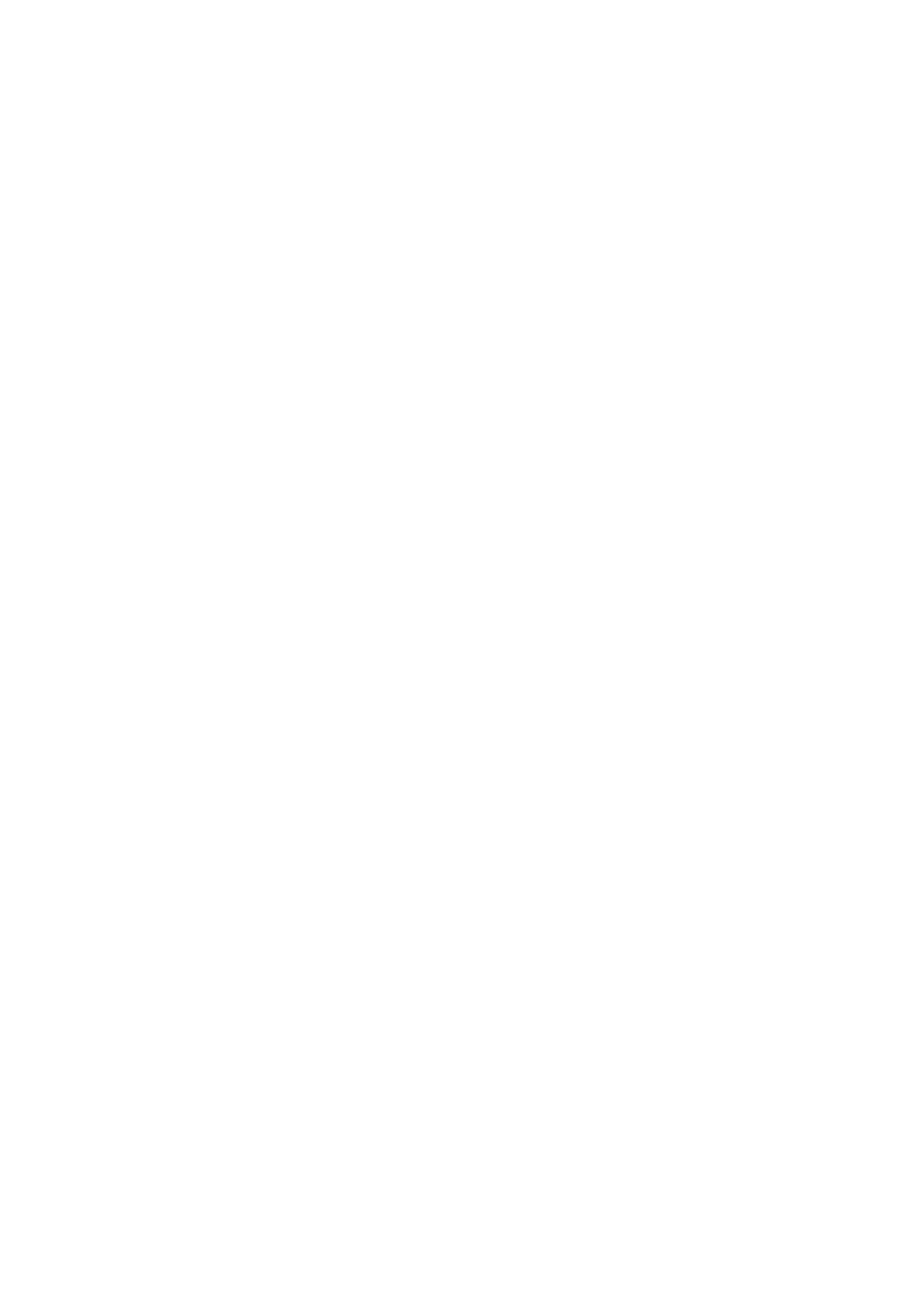# **ST. PAUL'S COLLEGE**

# **APPLICATION FORM FOR FEE REMISSION**

# **UNDER THE DIRECT SUBSIDY SCHEME (DSS)**

**2020 – 2021**

Application no. \_\_\_\_\_\_\_\_\_\_

(for College use only)

# **NOTES ON COMPLETING THE FORM**

- (a) Applicants should write clearly in black or blue ink when completing the application forms.
- (b) Each applicant representing a student should submit one application form.
- (c) The applicant must be the student's parent. If both parents are deceased or unable to exercise their guardianship, the applicant must be the guardian registered in the school record.
- (d) If the application form is not duly completed or if the applicant fails to submit the necessary supporting documents without good reason, the application will not be considered.
- (e) Application forms and supporting documents, once submitted, are not returnable.
- (f) The information provided will be used for the sole purpose of assessing the application for fee remission under this scheme.
- (g) After processing the application, the data will be retained for future administrative use. The data will be kept confidential and are only accessible to the college. The applicant has the right to obtain access to and request correction of any personal information of himself/herself held by the college. Requests for such access should be made in writing to the Principal.
- (h) All applicants must complete the application form fully and truthfully. The information supplied by the applicant in this application form will be used by the college to determine the appropriate level of financial assistance to be granted. Any misrepresentation or omission may lead to disqualification from current as well as future applications and/or immediate payment of the school fee in full without any remission and possibly court proceedings. Applicants are reminded that it is an offence to obtain property/pecuniary advantage by deception. Any person who does so commits an offence and is liable, on conviction, to imprisonment for a maximum of 10 years under the Theft Ordinance (Laws of Hong Kong, Chapter 210). Besides, any person who wilfully makes a statement which he knows to be false shall be guilty of an offence and shall be liable on conviction to imprisonment for 7 years and to a fine under the Crimes Ordinance (Laws of Hong Kong, Chapter 200).
- (i) The information provided in this application form and the supporting documents submitted are subject to strict verification.
- (j) For enquiries, please contact 2546-2241 during office hours.
- (k) The completed application form and supporting documents should be returned to the College Office on or before\_\_\_\_\_\_\_\_\_\_\_\_\_\_\_\_\_\_\_\_\_\_\_.

**Any student whose family is experiencing financial hardship due to sudden and unforeseen circumstances arising during a school year may, at any time, apply to the College for the remission. The College may offer a special remission to these families on compassionate grounds.** No. of additional sheets:

*(To be filled in by the applicant)*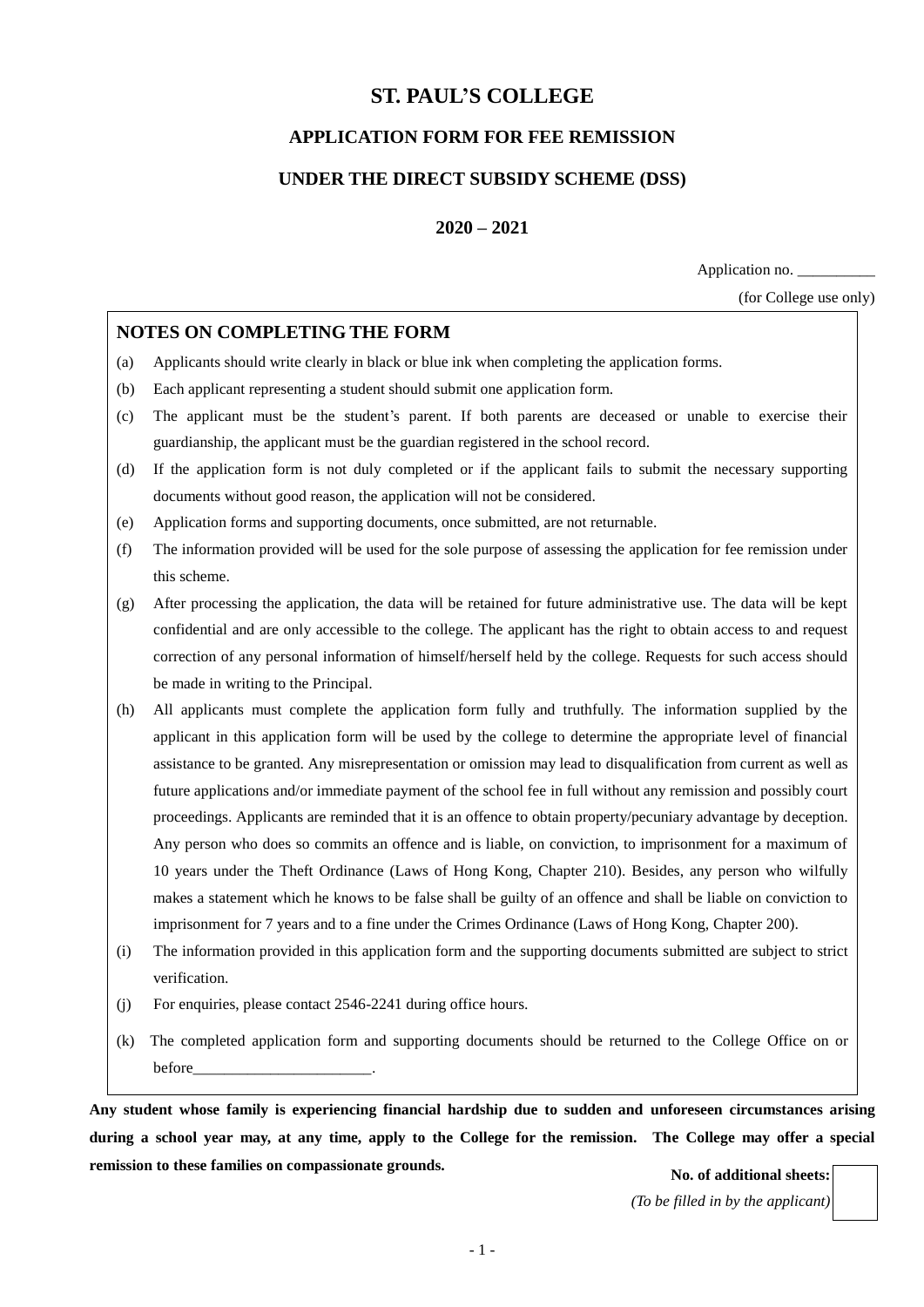# **PART 1 – APPLICANT'S PERSONAL DATA**

| Name of student | (IN ENGLISH) |           |  |  |  |  |
|-----------------|--------------|-----------|--|--|--|--|
|                 | (IN CHINESE) |           |  |  |  |  |
| Class           |              | Class no. |  |  |  |  |

| Name of applicant          | (IN ENGLISH)                                                                         |
|----------------------------|--------------------------------------------------------------------------------------|
| (Parent or guardian)       | (IN CHINESE)                                                                         |
| HKID Card / Passport no.   |                                                                                      |
| Marital status             | Married / Separated / Divorced / Spouse deceased / Others (Please specify: _<br>$)*$ |
| Relationship with student  |                                                                                      |
| <b>Residential address</b> |                                                                                      |
|                            |                                                                                      |
|                            |                                                                                      |
| Home telephone no.         | Mobile phone / Pager no.                                                             |
| Occupation & position      |                                                                                      |
| Name of employer/firm      |                                                                                      |
| Office address             |                                                                                      |
|                            |                                                                                      |
|                            |                                                                                      |
| Office telephone no.       |                                                                                      |

\* Please delete as appropriate. This information is to verify that the information of all family members reported by the applicant is completed accurately. Please note that the marital status will not affect the application process and result.

| Comprehensive Social Security Assistance (CSSA):                                                          | (Please fill in or/and tick $\blacksquare$ as appropriate) |
|-----------------------------------------------------------------------------------------------------------|------------------------------------------------------------|
| The applicant is in receipt of Comprehensive Social Security Assistance#.<br>File Ref. No:                |                                                            |
| The applicant is applying for Comprehensive Social Security Assistance,<br>eligibility not yet confirmed. |                                                            |

# An applicant in receipt of CSSA will be granted full school fee remission and does **not** need to fill in Part III (pages 4 to 11) of the application form. An applicant is required to provide a copy of the confirmation document issued by the Social Welfare Department.

Applicants receiving financial assistance provided by the **Student Financial Assistance Agency (SFAA)** can also apply for the Fee Remission. School fee remission will be provided for applicants in the level of assistance not less than that calculated according to the assessment mechanism used by the **SFAA**. A **bursary scheme** is also available to students receiving school fee remission. Its aim is to assist students with the cost of learning or attending activities organised/approved by the College.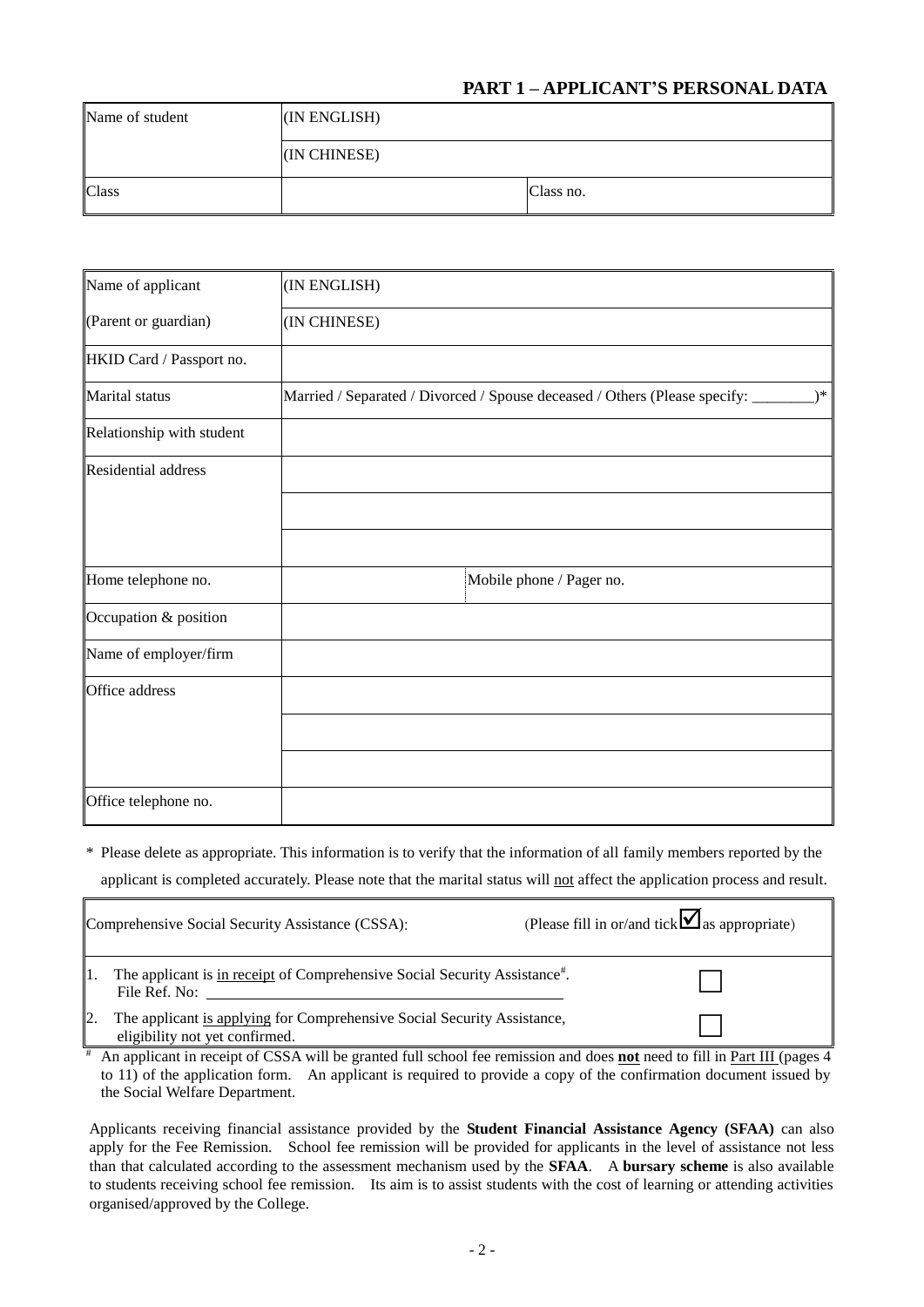# **PART 2 – PARTICULARS OF FAMILY MEMBERS**

Please attach copies of the identity documents of the applicant and those of his family members on P.13.

(2.1) Children attending day schools, including the student for whom the application is made, for the school year  $2020/21$  (The academic year commences  $1<sup>st</sup>$  September,  $2020$ )\* (children attending evening school or undergoing non-full time education should be excluded)

| ັ    |                                                                              | <u>.</u> |  |                         |         |  |  |
|------|------------------------------------------------------------------------------|----------|--|-------------------------|---------|--|--|
| Name | Date of birth $H KID$ card / birth $\frac{1}{2}$<br>cert. no.<br>Y<br>D<br>M |          |  | Name of school<br>Class |         |  |  |
|      |                                                                              |          |  |                         | awarded |  |  |
|      |                                                                              |          |  | St. Paul's College      |         |  |  |
|      |                                                                              |          |  |                         |         |  |  |
|      |                                                                              |          |  |                         |         |  |  |
|      |                                                                              |          |  |                         |         |  |  |
|      |                                                                              |          |  |                         | (A)     |  |  |

**FOR COLLEGE USE ONLY**

awarded

(D)

\* Please specify if the applicant is unable to confirm the schools and classes of the child/children for the school year **2020/21**. Should there be any final changes regarding the classes of the child/children, the applicant must notify St. Paul's College immediately for the adjustment of the total points scored.

#### (2.2) Spouse and unmarried children residing with the applicant

| Name | Date of birth |   |   | HKID No. /      | Relationship with | Occupation & position | Points  |
|------|---------------|---|---|-----------------|-------------------|-----------------------|---------|
|      | D             | M | Y | Birth Cert. No. | applicant         |                       | awarded |
|      |               |   |   |                 | Spouse            |                       |         |
|      |               |   |   |                 |                   |                       |         |
|      |               |   |   |                 |                   |                       |         |
|      |               |   |   |                 |                   | (B)                   |         |

#### (2.3) Dependent parents

Dependent parent means any of the applicant's parents, including in-laws, who is not a recipient of the Comprehensive Social Security Assistance and has

- (i) resided / been residing with the applicant for a period of at least 6 months preceding the time of application; or
- (ii) taken up permanent residence at another premise owned or rented by the applicant for a period of at least 6 months preceding the time of application; or
- (iii) been living in his/her own premise or residing in elderly homes and are totally supported by the applicant for at least 6 months preceding the time of application.

| Name | D | Date of birth<br>M | Y | HKID No. | Residential address                                                                              | Signatures of<br>dependent<br>parents | Points<br>awarded |
|------|---|--------------------|---|----------|--------------------------------------------------------------------------------------------------|---------------------------------------|-------------------|
|      |   |                    |   |          |                                                                                                  |                                       |                   |
|      |   |                    |   |          |                                                                                                  |                                       |                   |
|      |   |                    |   |          |                                                                                                  |                                       |                   |
|      |   |                    |   |          |                                                                                                  |                                       |                   |
|      |   |                    |   |          | I certify that the dependent parent(s) claimed by me is/are within the criteria laid down above. | $\sqrt{2}$                            |                   |

**I certify that the dependent parent(s) claimed by me is/are within the criteria laid down above.** (C)

(2.4) Single-parent family

Single-parent family **Points**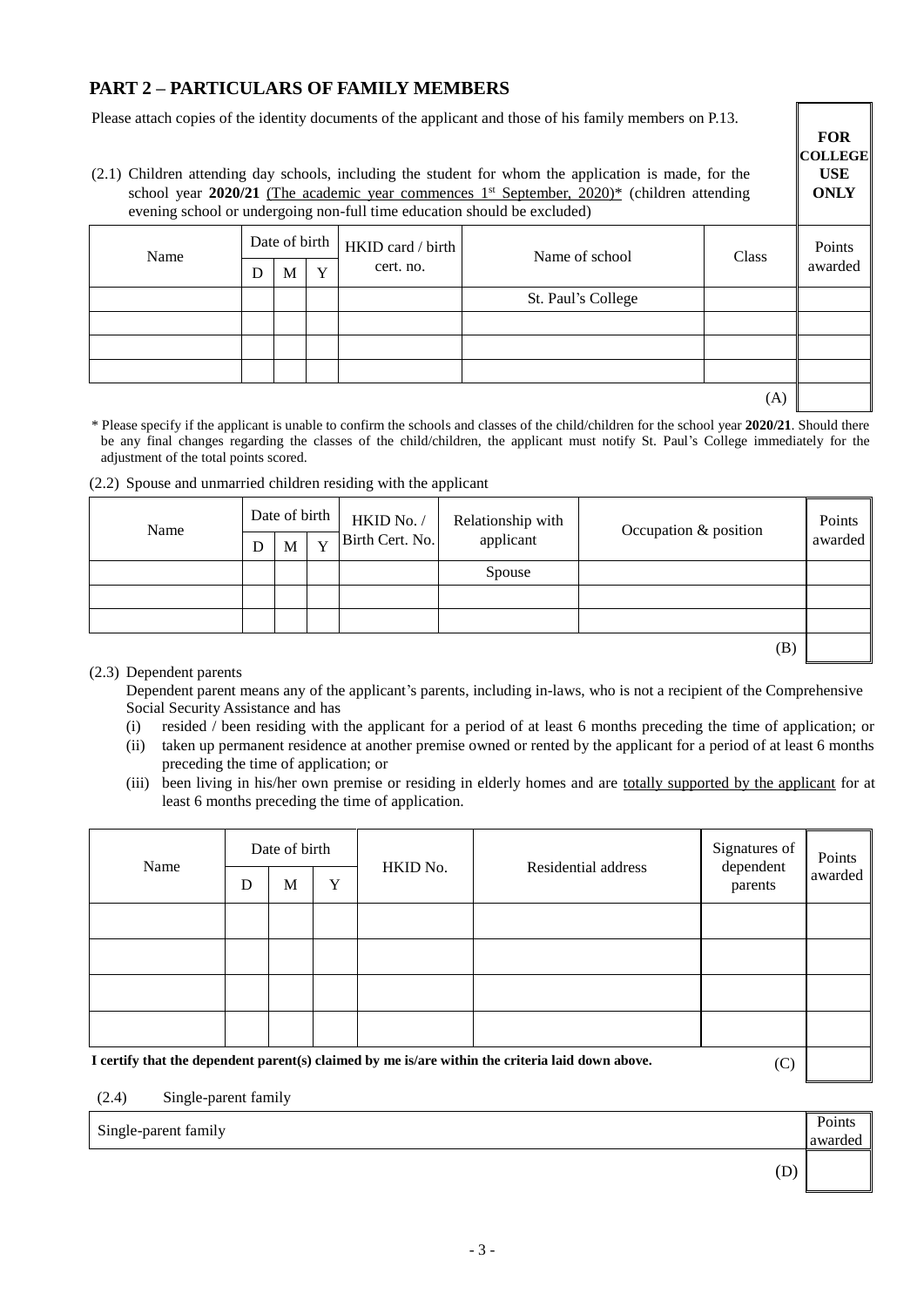# **PART 3 – AVERAGE MONTHLY ADJUSTED FAMILY INCOME**

# **(3.1) APPLICANT'S TOTAL SALARY, ALLOWANCE AND OTHER INCOME RECEIVED OR RECEIVABLE FROM HIS/HER EMPLOYER\* DURING THE PERIOD FROM 1ST APRIL, 2019 TO 31ST MARCH, 2020.**

| Name of applicant                                                         |  |  |  |  | In Hong Kong Dollars (\$) |                                  |  |
|---------------------------------------------------------------------------|--|--|--|--|---------------------------|----------------------------------|--|
| Basic salary (including contributions to provident fund, MPF, etc.)<br>1. |  |  |  |  |                           | 0 0                              |  |
| Year-end double pay<br>2.                                                 |  |  |  |  |                           | $\Omega$<br>$\Omega$             |  |
| Allowance (including housing/meals/education/shift allowance, etc)<br>3.  |  |  |  |  |                           | $\overline{0}$<br>$\overline{0}$ |  |
| Leave pay / pay in lieu of leave<br>4.                                    |  |  |  |  |                           | $\Omega$<br>$\Omega$             |  |
| <b>Bonus</b><br>5.                                                        |  |  |  |  |                           | $\Omega$<br>$\Omega$             |  |
| Commission<br>6.                                                          |  |  |  |  |                           | $\overline{0}$<br>$\Omega$       |  |
| Wages in lieu of notice of dismissal<br>7.                                |  |  |  |  |                           | $\Omega$<br>$\Omega$             |  |
| 8.<br>Others (Please specify)                                             |  |  |  |  |                           | $\overline{0}$<br>$\overline{0}$ |  |
| Sub-total income $(3.1)$ <sup>\Speeds</sup>                               |  |  |  |  |                           | $\Omega$<br>$\left($             |  |

(round down to nearest dollar)

## **EMPLOYER'S CERTIFICATION**

I/We hereby confirm that the person named above is employed by me/us and that the gross income and allowances accrued to him/her in relation to such employment during the period from **1 st April, 2019 to 31st March, 2020** have been fully and correctly disclosed.

Signature:

Name in BLOCK LETTER:

Position:

Name of Company:

Company Chop

Date:

\* If the applicant has been employed by more than one employer during the abovesaid period, the applicant should submit a separate form for his/her incomes relating to each of his/her employers. A photocopied blank form is acceptable.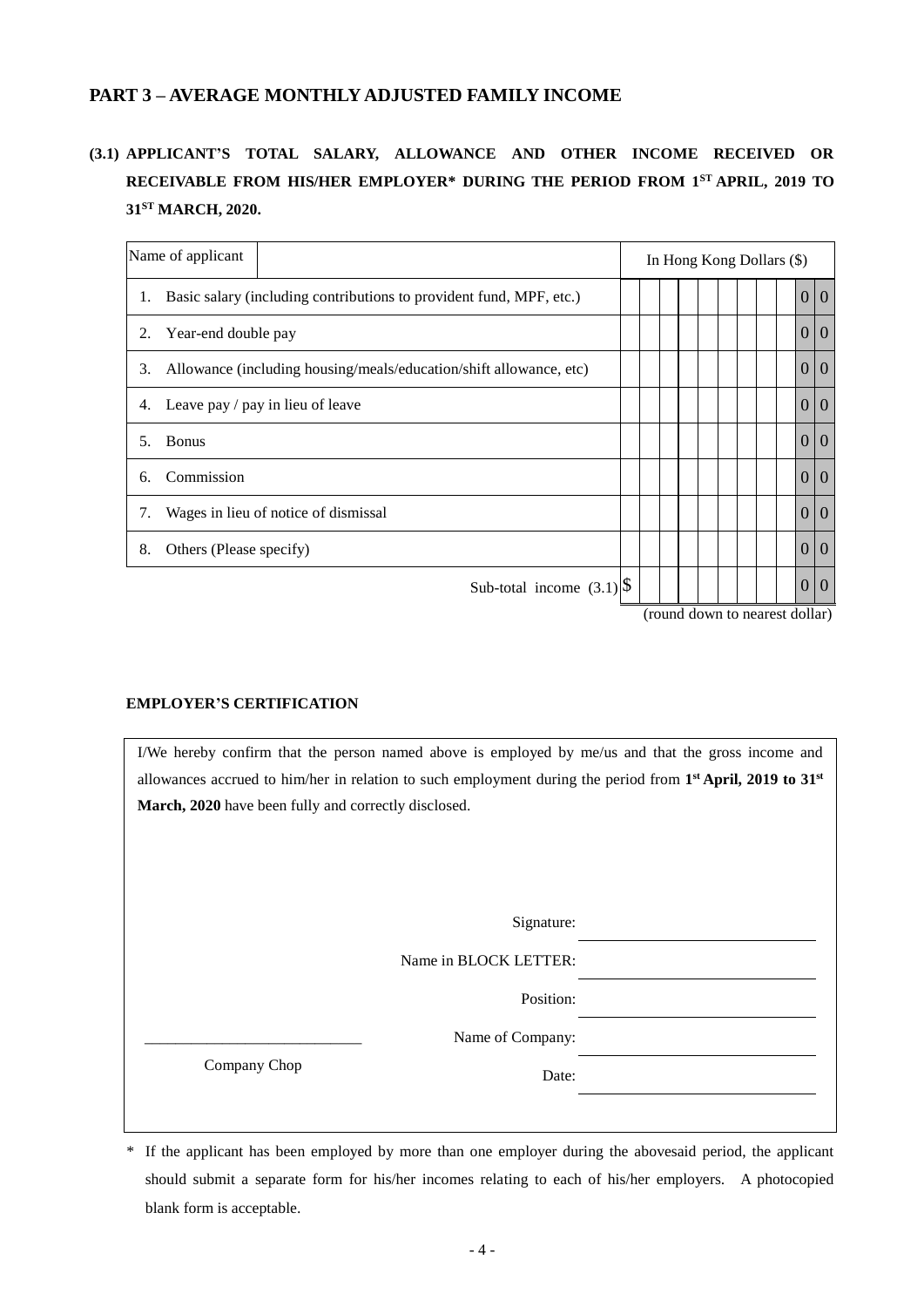# **(3.2) APPLICANT'S SPOUSE'S TOTAL SALARY, ALLOWANCE AND OTHER INCOME RECEIVED OR RECEIVABLE FROM HIS/HER EMPLOYER\* DURING THE PERIOD FROM 1 ST APRIL, 2019 TO 31ST MARCH, 2020.**

|    | Name of applicant's spouse                                          |               |             |  | In Hong Kong Dollars (\$) |                |
|----|---------------------------------------------------------------------|---------------|-------------|--|---------------------------|----------------|
| 1. | Basic salary (including contributions to provident fund, MPF, etc.) |               |             |  | $\theta$                  | $\overline{0}$ |
| 2. | Year-end double pay                                                 |               |             |  | $\theta$                  | $\overline{0}$ |
| 3. | Allowance (including housing/meals/education/shift allowance, etc)  |               |             |  | $\theta$                  | $\theta$       |
| 4. | Leave pay / pay in lieu of leave                                    |               |             |  | $\Omega$                  | $\theta$       |
| 5. | <b>Bonus</b>                                                        |               |             |  | $\Omega$                  | $\overline{0}$ |
| 6. | Commission                                                          |               |             |  | $\theta$                  | 10             |
| 7. | Wages in lieu of notice of dismissal                                |               |             |  | $\theta$                  | $\theta$       |
| 8. | Others (Please specify)                                             |               |             |  | $\Omega$                  | $\overline{0}$ |
|    | Sub-total income $(3.2)$                                            | $\mathcal{S}$ | $1 \quad 1$ |  | $\theta$<br>111           | $\theta$       |

(round down to nearest dollar)

## **EMPLOYER'S CERTIFICATION**

I/We hereby confirm that the person named above is employed by me/us and that the gross income and allowances accrued to him/her in relation to such employment during the period from **1 st April, 2019 to 31st March, 2020** have been fully and correctly disclosed.

Signature:

Name in BLOCK LETTER:

Position:

Name of Company:

Company Chop

Date:

<sup>\*</sup> If the applicant's spouse has been employed by more than one employer during the abovesaid period, the applicant's spouse should submit a separate form for his/her incomes relating to each of his/her employers. A photocopied blank form is acceptable.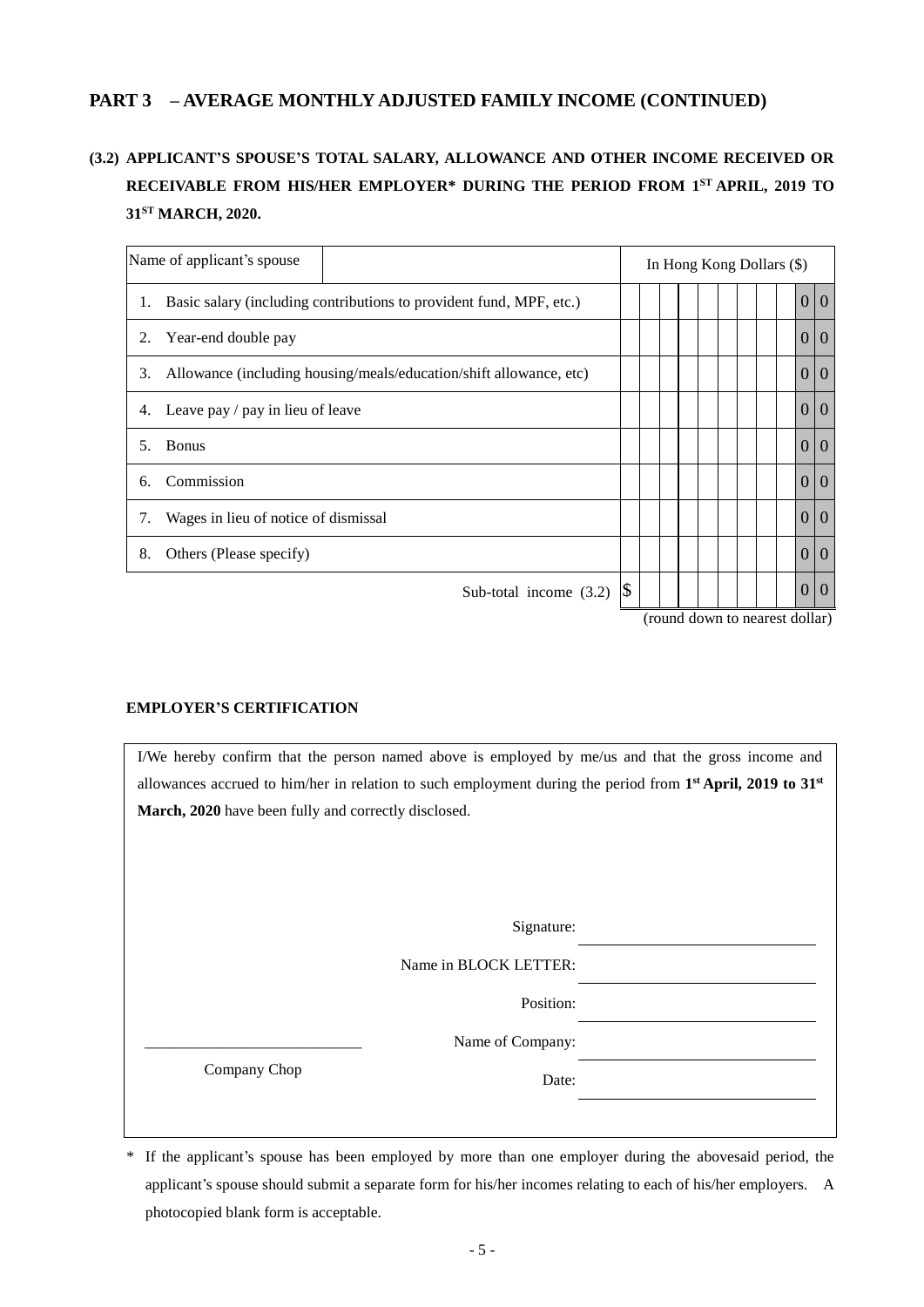# **(3.3) OTHER FAMILY MEMBER'S\* TOTAL SALARY, ALLOWANCE AND OTHER INCOME RECEIVED OR RECEIVABLE FROM HIS/HER EMPLOYER DURING THE PERIOD FROM 1 ST APRIL, 2019 TO 31ST MARCH, 2020.**

| Name of other family member                                               |                                                |
|---------------------------------------------------------------------------|------------------------------------------------|
| Relationship with the applicant                                           | In Hong Kong Dollars (\$)                      |
| Basic salary (including contributions to provident fund, MPF, etc.)<br>1. | 0 0                                            |
| Year-end double pay                                                       | $\Omega$                                       |
| 2.                                                                        | $\overline{0}$                                 |
| Allowance (including housing/meals/education/shift allowance, etc)        | $\overline{0}$                                 |
| 3.                                                                        | $\theta$                                       |
| Leave pay / pay in lieu of leave                                          | $\overline{0}$                                 |
| 4.                                                                        | $\Omega$                                       |
| <b>Bonus</b>                                                              | $\overline{0}$                                 |
| 5.                                                                        | $\theta$                                       |
| Commission                                                                | $\Omega$                                       |
| 6.                                                                        | $\Omega$                                       |
| Wages in lieu of notice of dismissal                                      | $\overline{0}$                                 |
| 7.                                                                        | $\Omega$                                       |
| Others (Please specify)                                                   | $\Omega$                                       |
| 8.                                                                        | $\Omega$                                       |
|                                                                           | \$<br>$\Omega$<br>$\Omega$<br>Sub-total income |
| $30\%$ of the sub-total income $(3.3)$                                    | \$<br>$\theta$<br>$\theta$                     |

(round down to nearest dollar)

## **EMPLOYER'S CERTIFICATION**

I/We hereby confirm that the person named above is employed by me/us and that the gross income and allowances accrued to him/her in relation to such employment during the period from **1 st April, 2019 to 31st March, 2020** have been fully and correctly disclosed.

Signature:

Name in BLOCK LETTER:

Position:

Name of Company:

Company Chop

Date:

\* If more than one other member of the family earns any income, each should submit a separate form. A photocopied blank form is acceptable.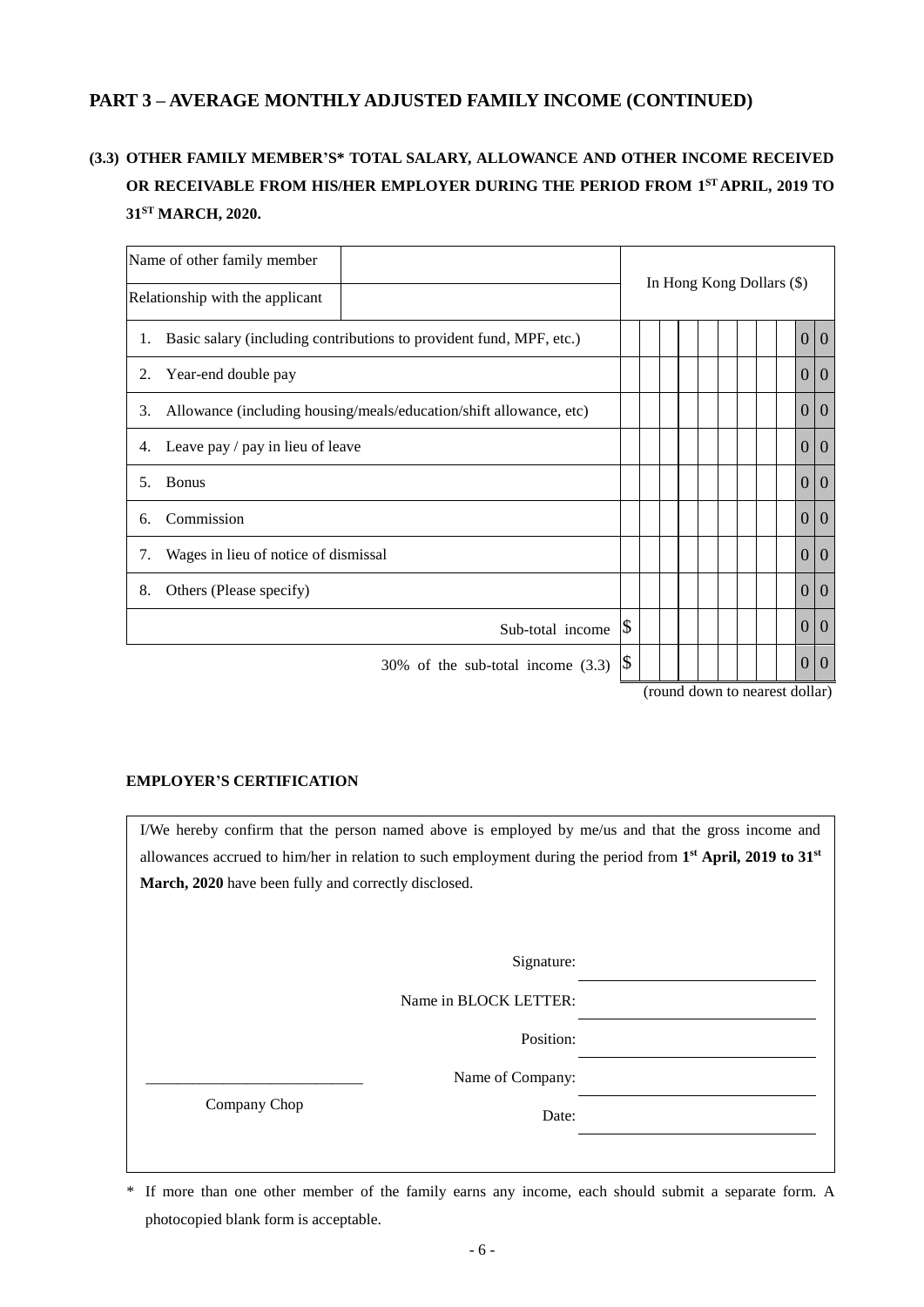## **(3.4) OTHER INCOME (NOT FROM EMPLOYMENT)**

|                                                  |           | Other income in Hong Kong Dollars (\$) |              |       |  |  |  |  |  |
|--------------------------------------------------|-----------|----------------------------------------|--------------|-------|--|--|--|--|--|
| Source of other income                           | Applicant | Applicant's                            | Other family | Total |  |  |  |  |  |
|                                                  |           | spouse                                 | member(s)    | HK\$  |  |  |  |  |  |
| Profit from business/investment*                 |           |                                        |              |       |  |  |  |  |  |
| Interest earned from bank deposits, stocks<br>2. |           |                                        |              |       |  |  |  |  |  |
| & shares, etc                                    |           |                                        |              |       |  |  |  |  |  |
| Rent income from property<br>3.                  |           |                                        |              |       |  |  |  |  |  |
| 4. Monthly pension/widow's & children's          |           |                                        |              |       |  |  |  |  |  |
| compensation/gratuity*                           |           |                                        |              |       |  |  |  |  |  |
| Contribution from family members or<br>5.        |           |                                        |              |       |  |  |  |  |  |
| relatives                                        |           |                                        |              |       |  |  |  |  |  |
| Alimony/living expenses from ex-spouse<br>6.     |           |                                        |              |       |  |  |  |  |  |
|                                                  |           |                                        |              |       |  |  |  |  |  |
| Retraining allowance                             |           |                                        |              |       |  |  |  |  |  |
| Others (Please specify)<br>8.                    |           | $CD$ AND FORAL OF OFFICE BLOOME (2.4)  |              |       |  |  |  |  |  |

*(If space is insufficient, please use a separate sheet.)*

GRAND TOTAL OF OTHER INCOME  $(3.4)$  \$

\* Please delete as appropriate. (round down to nearest dollar)

#### **(3.5) ASSETS**

(3.5.1) Land / properties / car park (in Hong Kong, the Mainland and other countries, **but excluding the dwelling**)

| Name of owner                                                  |                                  |                          |                |
|----------------------------------------------------------------|----------------------------------|--------------------------|----------------|
| Address of land / properties / car park                        |                                  |                          |                |
| (a) Value of property <sup>#</sup> & date of acquisition       |                                  |                          |                |
| $(b)$ Outstanding amount under the mortgage as<br>at 31.3.2020 | $\overline{0}$<br>$\overline{0}$ | $\overline{0}$           | $\overline{0}$ |
| (c) Percentage of ownership                                    |                                  |                          |                |
| (d) Net value = $([a) - (b)] \times (c)$                       | $\boldsymbol{0}$<br>$\theta$     | $\mathbf{0}$             | $\overline{0}$ |
|                                                                | Sub-total $(3.5.1)$              | $\boldsymbol{0}$<br>-1\$ | $\overline{0}$ |

(round down to nearest dollar)

# The value of the property should be the actual purchase cost unless a professional valuation report is attached. Such report should be dated within 12 months before the date of submission of this application form. In case the property was acquired by way of gift, a professional valuation report dated within 12 months before the date of submission of this application form should be submitted.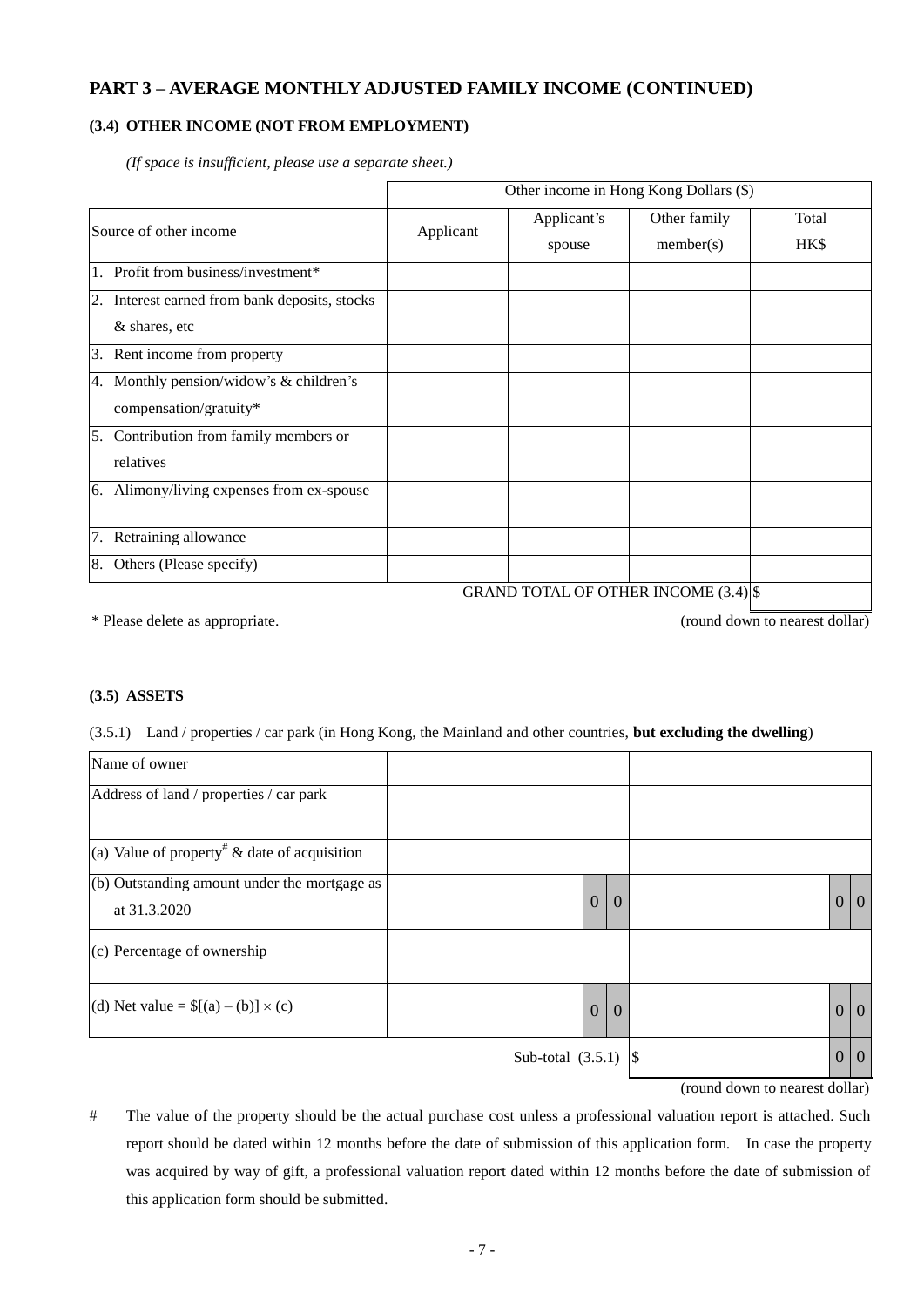## **(3.5) ASSETS**

(3.5.2) Vehicles

| Name of owner                                                 |                        |                |                |                  |                |
|---------------------------------------------------------------|------------------------|----------------|----------------|------------------|----------------|
| Type and registration number                                  |                        |                |                |                  |                |
| Purchase date and price                                       |                        |                |                |                  |                |
| (a) Estimated market value of the<br>vehicle^ as at 31.3.2020 |                        | $\mathbf{0}$   | $\mathbf{0}$   | $\boldsymbol{0}$ | $\overline{0}$ |
| (b) Outstanding amount under the<br>mortgage as at 31.3.2020  |                        | $\overline{0}$ | $\mathbf{0}$   | $\boldsymbol{0}$ | $\overline{0}$ |
| (c) Percentage of ownership                                   |                        |                |                |                  |                |
| (d) Net value = $([a) - (b)] \times (c)$                      |                        | $\mathbf{0}$   | $\overline{0}$ |                  | 0 0            |
|                                                               | Sub-total $(3.5.2)$ \$ |                |                | 0 0              |                |

(round down to nearest dollar)

^The estimated market value of the vehicle should be equal to the original cost of the purchase minus the depreciation of the vehicle up to the end of 31<sup>st</sup> March, 2020. Depreciation is standardised at 20% per annum.

| Name of owner | Name of stocks / shares | Quantity | Date of purchase       | Market value as at $31.3.2020$ (\$) <sup>@</sup> |     |     |
|---------------|-------------------------|----------|------------------------|--------------------------------------------------|-----|-----|
|               |                         |          |                        |                                                  |     | 0 0 |
|               |                         |          |                        |                                                  |     | 0 0 |
|               |                         |          |                        |                                                  |     | 0 0 |
|               |                         |          |                        |                                                  |     | 0 0 |
|               |                         |          |                        |                                                  |     | 0 0 |
|               |                         |          |                        |                                                  |     | 0 0 |
|               |                         |          |                        |                                                  |     | 0 0 |
|               |                         |          |                        |                                                  |     | 0 0 |
|               |                         |          | Sub-total $(3.5.3)$ \$ |                                                  | 0 0 |     |

(3.5.3) Investment (e.g. quantity of stocks / shares / warrants / funds as at 31.3.2020)

(round down to nearest dollar)

<sup>@</sup> The value of the listed shares should be the market value of the shares at the end of the day on 31<sup>st</sup> March, 2020.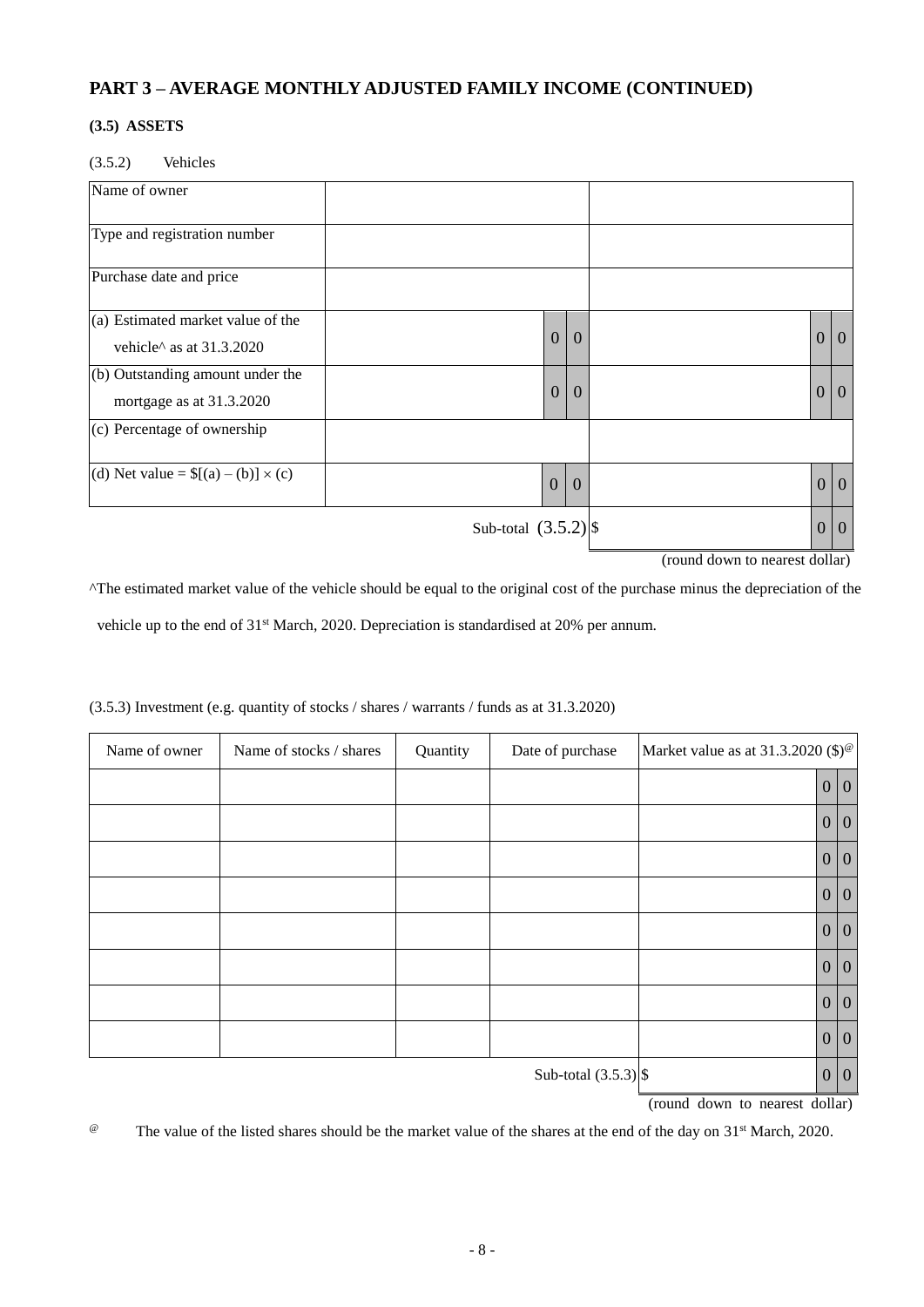## **(3.5) ASSETS**

#### (3.5.4) Other investment

| Name of owner                                                     |                        |            |  |                  |                |
|-------------------------------------------------------------------|------------------------|------------|--|------------------|----------------|
| Name and address of business                                      |                        |            |  |                  |                |
| Nature of business (e.g. trading)                                 |                        |            |  |                  |                |
| Business registration number                                      |                        |            |  |                  |                |
| (a) Estimated net asset value <sup>&amp;</sup> as at<br>31.3.2020 |                        | 0 0        |  | $\boldsymbol{0}$ | $\overline{0}$ |
| (b) Percentage of ownership                                       |                        |            |  |                  |                |
| (c) Net value = $$(a) \times (b)$                                 |                        | $0\vert 0$ |  | $\overline{0}$   | $\overline{0}$ |
|                                                                   | Sub-total $(3.5.4)$ \$ |            |  | $\boldsymbol{0}$ | $\overline{0}$ |

(round down to nearest dollar)

& Other investment includes the applicant's, applicant's spouse's and other family member's investment in sole proprietorship business and their attributable shares of investment in partnership business. It also includes their investment in any private limited company, either in Hong Kong or overseas. The value of the sole proprietorship business should be the net assets value in the latest balance sheet submitted to the Inland Revenue Department for taxation purpose. The value of their investments in partnership and private limited company should be their attributable shares in the net assets value of that business as per the latest balance sheet submitted to the Inland Revenue Department for Profits Tax purpose. Audited accounts are required for limited company in this aspect.

(3.5.5) Bank deposit (including savings / time / current / deposits in local and foreign currencies)

| Name of owner | Name of bank | Account number | Currency               | Balance in HKD as at 31.3.2020 |     |  |
|---------------|--------------|----------------|------------------------|--------------------------------|-----|--|
|               |              |                |                        |                                | 0 0 |  |
|               |              |                |                        |                                | 0 0 |  |
|               |              |                |                        |                                | 0 0 |  |
|               |              |                |                        |                                | 0 0 |  |
|               |              |                |                        |                                | 0 0 |  |
|               |              |                |                        |                                | 0 0 |  |
|               |              |                | Sub-total $(3.5.5)$ \$ |                                | 0 0 |  |

(round down to nearest dollar)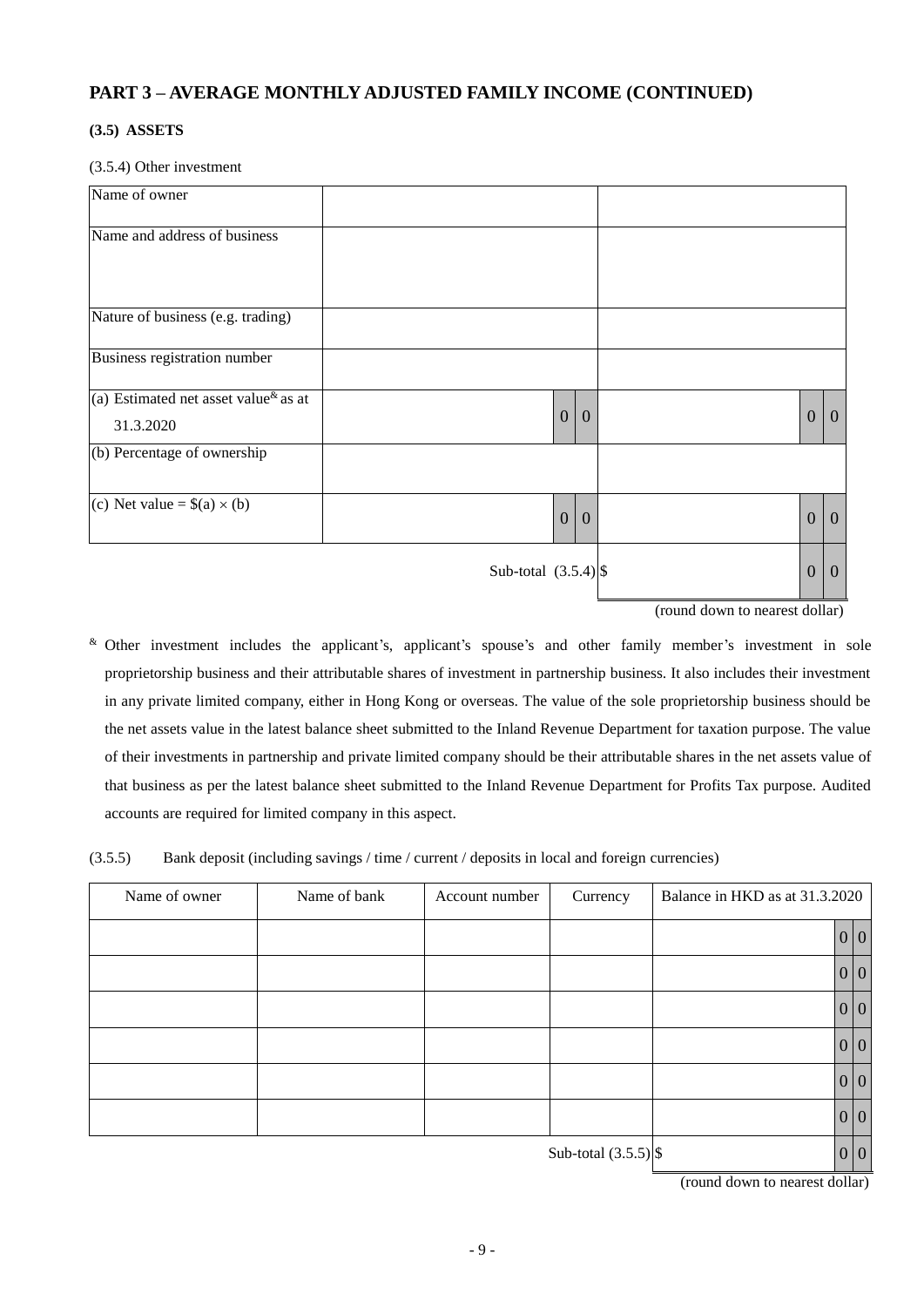# **(3.5) ASSETS**

(3.5.6) Liabilities (Bank overdrafts, loans etc)

| Name of family<br>member | Name of bank / finance company | Account number         | Outstanding balance in HKD as<br>at 31.3.2020 |     |  |
|--------------------------|--------------------------------|------------------------|-----------------------------------------------|-----|--|
|                          |                                |                        |                                               | 0 0 |  |
|                          |                                |                        |                                               | 0 0 |  |
|                          |                                |                        |                                               | 0 0 |  |
|                          |                                |                        |                                               | 0 0 |  |
|                          |                                | Sub-total $(3.5.6)$ \$ |                                               | 0 0 |  |

(round down to nearest dollar)

### (3.5.7) Value of the applicant's family net assets exceeding HK\$400,000

| Total net asset value $(3.5.1) + (3.5.2) + (3.5.3) + (3.5.4) + (3.5.5) - (3.5.6) =$ |            | 0 0 |
|-------------------------------------------------------------------------------------|------------|-----|
| Less:                                                                               | (400, 000) | 0 0 |
| Excess value                                                                        |            | 0 0 |
| 2% of the excess value                                                              |            |     |
| (3.5)                                                                               |            | 0 0 |

(round down to nearest dollar)

## **(3.6) RENTAL PAYMENT / MORTGAGE LOAN PAYMENT**

(3.6.1) Details of the dwelling house/flat

| Location | Please select<br>(" $\checkmark$ " the appropriate box) |                         |  |  |
|----------|---------------------------------------------------------|-------------------------|--|--|
|          | $\Box$ Owned                                            | $\Box$ Rented           |  |  |
|          | (Please complete $(3.6.2)$ )                            | (Please complete 3.6.3) |  |  |

#### (3.6.2) Details of mortgage loan

| Name of the mortgagee | Loan account number | Total loan repayment | Average monthly loan |     |  |
|-----------------------|---------------------|----------------------|----------------------|-----|--|
|                       |                     | (Note 1)             | repayment (Note 2)   |     |  |
|                       |                     |                      |                      | 0 0 |  |
|                       |                     |                      |                      | 0 0 |  |
|                       |                     |                      |                      | 0 0 |  |
|                       |                     | Total $(3.6)$ \$     |                      | 0 0 |  |

(round down to nearest dollar)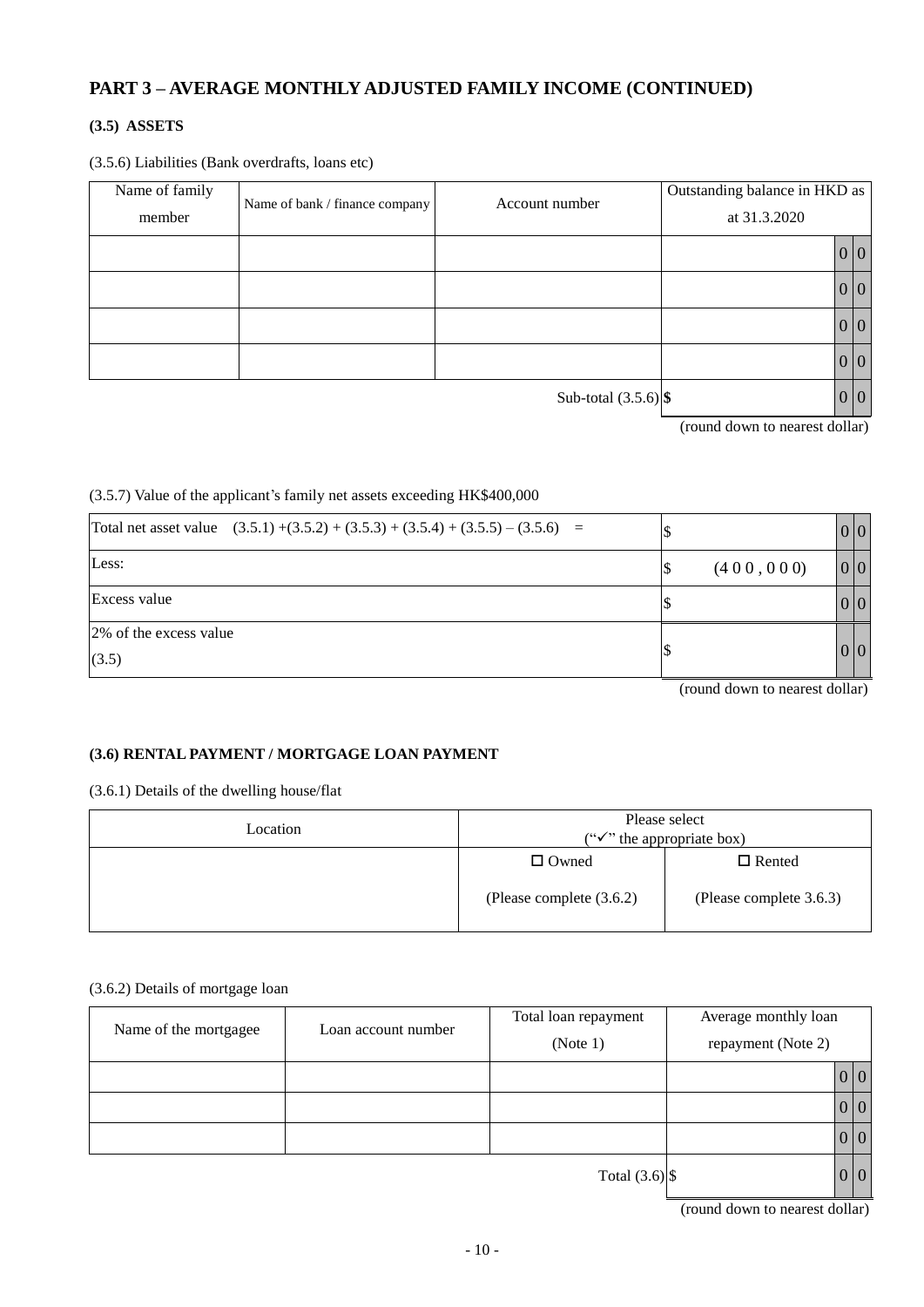(3.6.3) Details of rentals

| Name of the landlord | Tenancy period | Total rental paid<br>(Note 3) | Average monthly rental<br>(Note 4) |          |          |
|----------------------|----------------|-------------------------------|------------------------------------|----------|----------|
|                      |                |                               |                                    | 0 0      |          |
|                      |                |                               |                                    | 0 0      |          |
|                      |                | Total $(3.6)$ \$              |                                    | $\bf{U}$ | $\theta$ |

(round down to nearest dollar)

Notes

- 1. It represents the total loan repayment for the period from **1 st April, 2019 to 31st March, 2020**.
- 2. It represents the total loan repayment divided by 12.
- 3. It represents the total rental paid for the period from **1 st April, 2019 to 31st March, 2020**.
- 4. It represents the total rental paid divided by 12.

# **(3.7) AVERAGE MONTHLY ADJUSTED FAMILY INCOME**

| <b>SECTION</b> | <b>ASSESSMENT ITEM</b>                                                                              | <b>AMOUNT (HKD)</b> |
|----------------|-----------------------------------------------------------------------------------------------------|---------------------|
| (3.1)          | Annual income of the applicant                                                                      |                     |
| (3.2)          | Annual income of applicant's spouse                                                                 |                     |
| (3.3)          | 30% of the yearly contribution from other members of<br>family                                      |                     |
| (3.4)          | Other income (not from employment)                                                                  |                     |
| (3.5.7)        | 2% of excess asset value exceeding HK\$400.000                                                      |                     |
| (3.6)          | Average monthly rental or mortgage repayment<br>(maximum of HK\$14,000)                             |                     |
|                | <b>Average monthly adjusted family income:</b><br>$(3.1) + (3.2) + (3.3) + (3.4) + (3.5.7) - (3.6)$ |                     |
|                |                                                                                                     | Points awarded (E)  |

**(FOR COLLEGE USE ONLY**)

(round down to the nearest dollar)

|                                                              |   |   | <b>ONLY</b> | <b>FOR COLLEGE USE</b> |    |
|--------------------------------------------------------------|---|---|-------------|------------------------|----|
|                                                              | A | B |             |                        | F. |
|                                                              |   |   |             |                        |    |
| <b>TOTAL POINTS</b> $(A)+(B)+(C)+(D)+(E)=$<br><b>AWARDED</b> |   |   |             |                        |    |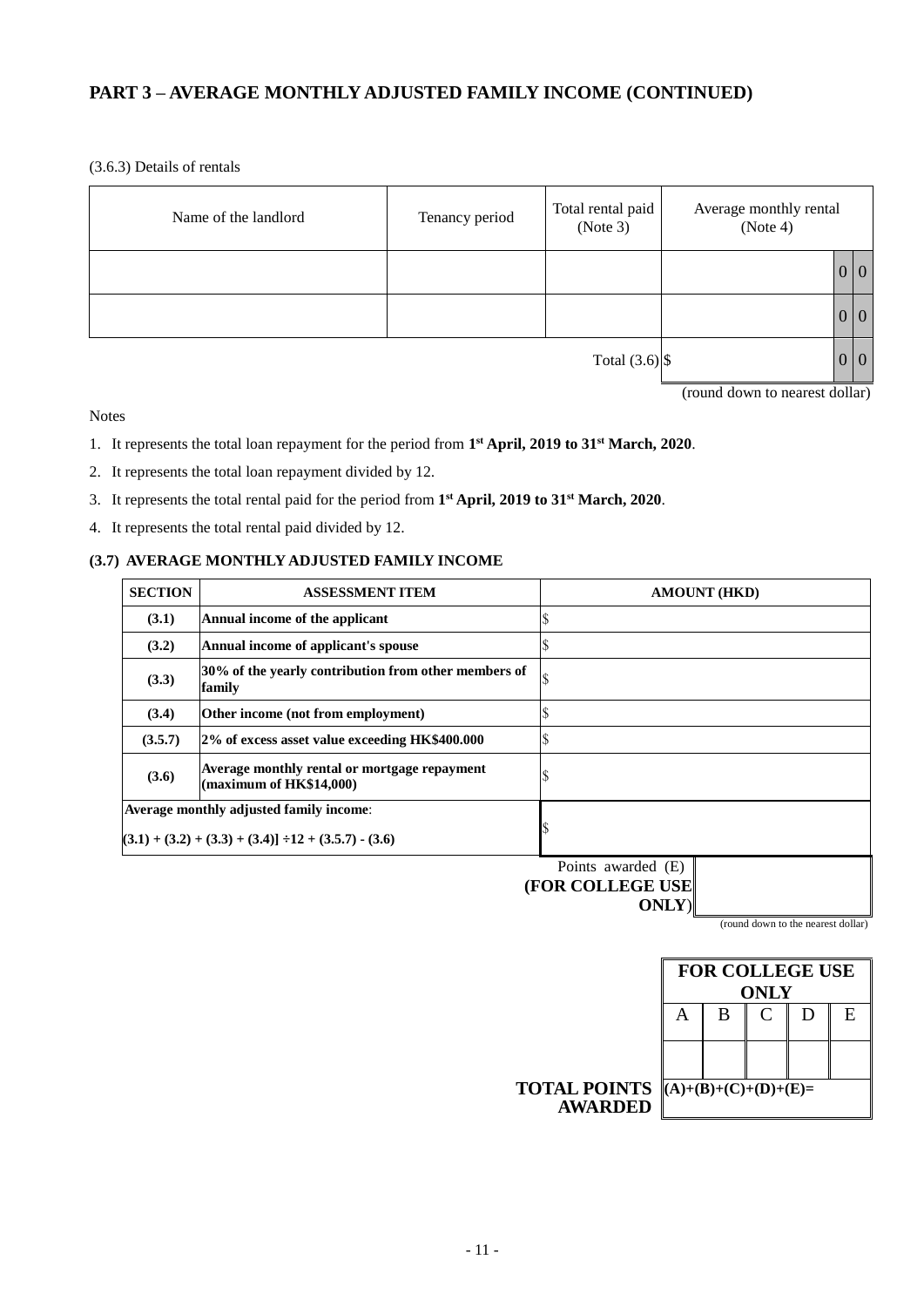## **PART 4 – SUPPORTING DOCUMENTS FOR THE APPLICATION**

The following documents should be attached to this application form:-

- (a) Identity documents (to be provided on P.13) of the applicant and those of his family members as listed in Part 2.
- (b) Copies of income proof of every member of the family for the period from **1 st April, 2019 to 31st March, 2020**, e.g. the latest Salaries Tax Demand Note from the Inland Revenue Department or the latest salary statement or employment contract.

[Self-employed applicant or family member(s) must provide in writing details of income earned during the relevant period with supporting evidence, e.g. the latest Profit Tax Demand Note from the Inland Revenue Department or the latest Profit and Loss Account and Balance Sheet submitted to the Inland Revenue Department.]

- (c) Copies of all passbooks and monthly statements of all types of bank deposits of the applicant and his family members including the page showing the account's name, account number and all pages showing the transactions from **1 st April, 2019 to 31st March, 2020**.
- (d) Copies of certificates/receipts/notices on time deposits showing the balance as at **31st March, 2020**.
- (e) Copies of rental agreements, receipts for rent received (including sub-letting) or rent paid, rates or mortgage repayment of the property/properties or dwelling place.
- (f) Copies of evidence of liabilities of all family members at **31st March, 2020**, such as monthly statements of mortgage loan and credit card.
- (g) Copies of supporting documents for the ownership of land/property/carpark, such as Sales and Purchase Agreement, assignment.
- (h) Copies of certificates or monthly statements showing the type and quantity of investment items as at **31st March, 2020**, e.g. stocks, shares and warrants.
- (i) Copies of Vehicle Registration documents and the original purchase invoices.

**Applicants are reminded to keep the originals of the above documents properly for further investigation and interview during the application period.**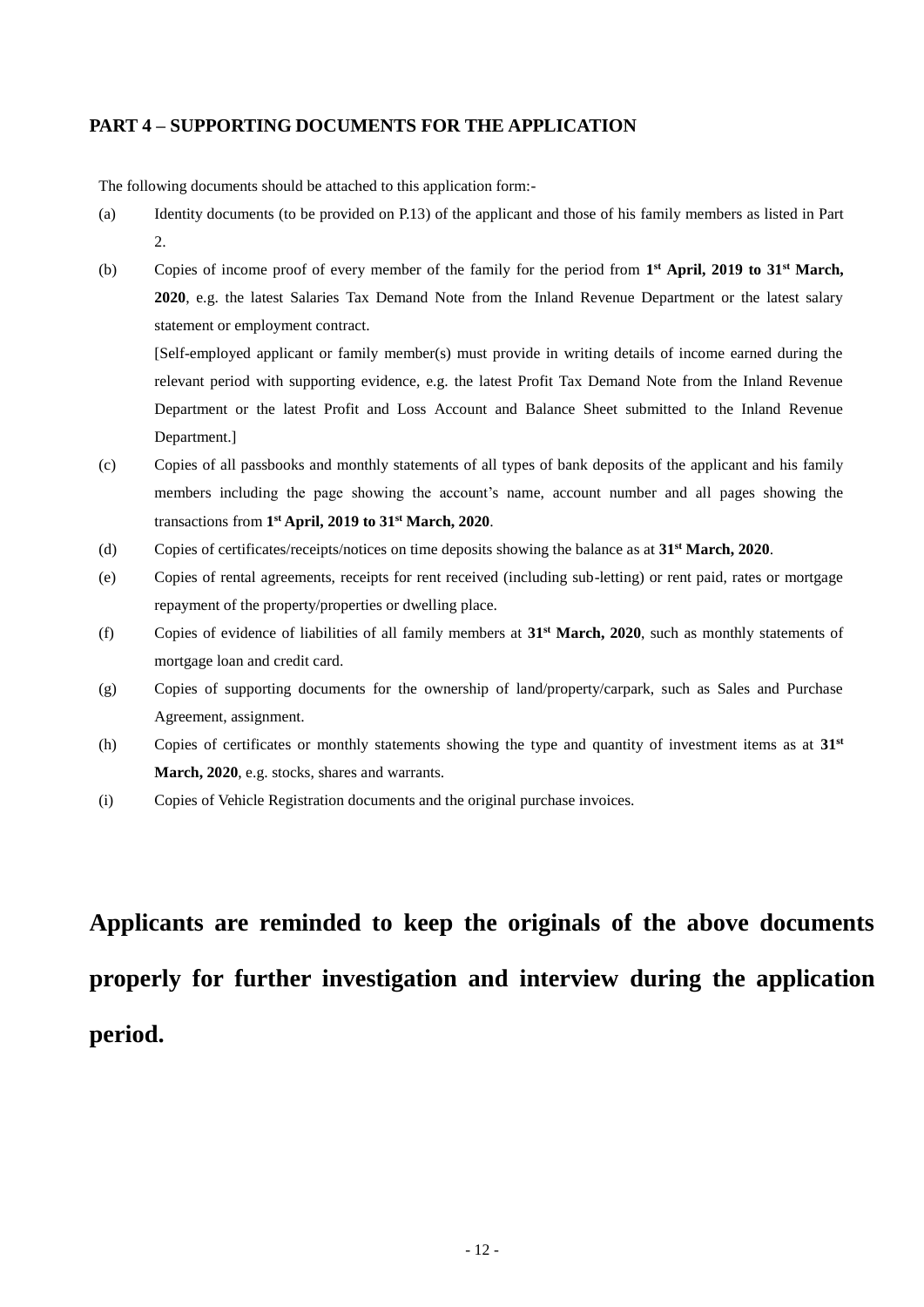# **Copies of Hong Kong Identity (HKID) Cards**

(If the HKID Card is not available, please attach copies of other identity documents)

| Copy of the HKID Card of the applicant | Copy of HKID Card of the spouse        |
|----------------------------------------|----------------------------------------|
| Copy of the HKID Card of family member | Copy of the HKID Card of family member |
| Copy of the HKID Card of family member | Copy of the HKID Card of family member |
| Copy of the HKID Card of family member | Copy of the HKID Card of family member |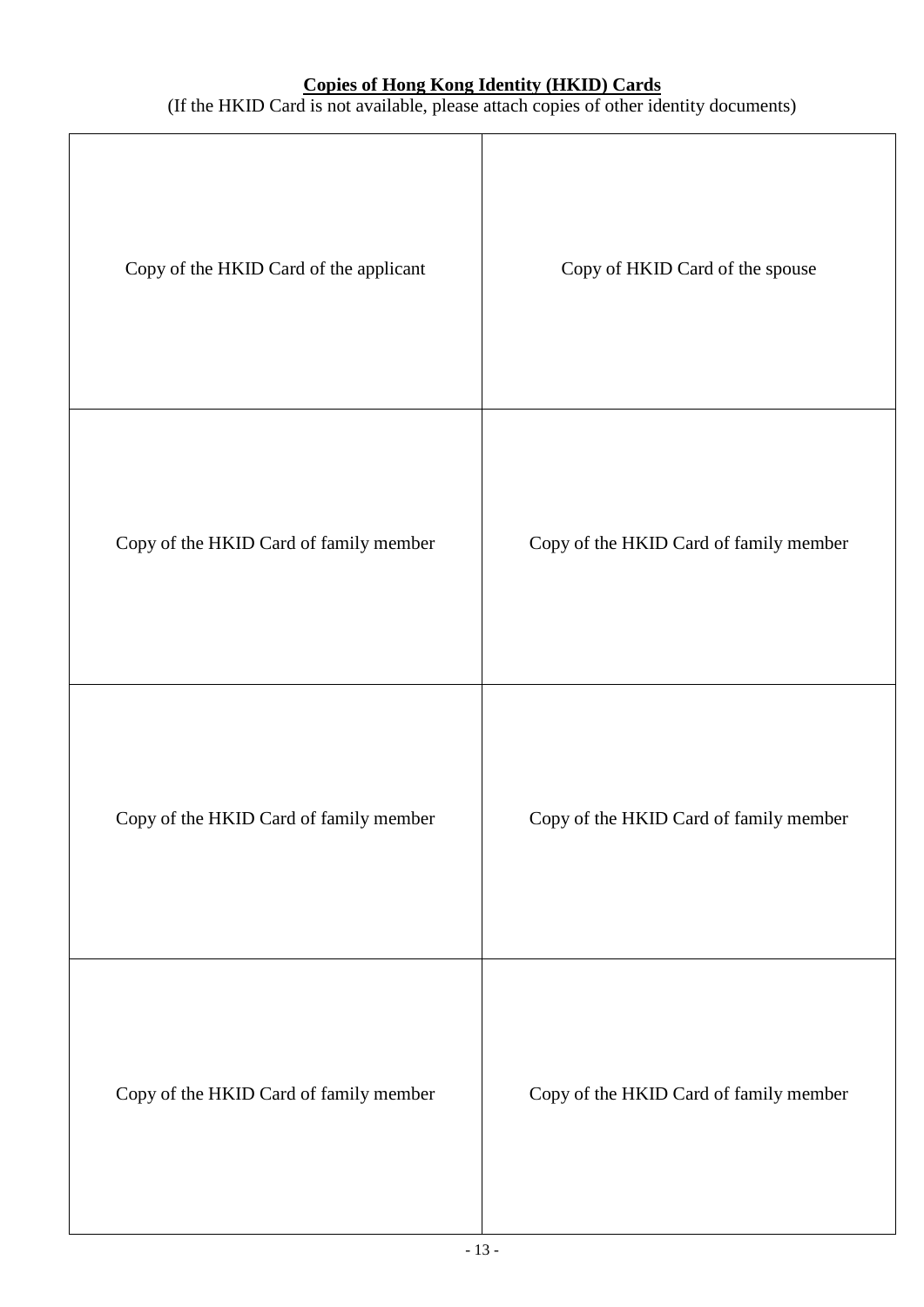# **PART 5 – DECLARATION**

#### **(a) By applicant**

I, the contract of the contract of the contract of the Teenulus and fully understood the Fee Remission

Scheme. I hereby make the following declarations:

- (i) The information in this application form and the supporting documents, **both in original and copied forms** provided by me, are complete and true. I understand that St. Paul's College will initially assess my eligibility and grant assistance on the data provided by me. I also understand that St. Paul's College may conduct investigation, including further interview, or if necessary, may appoint a third party to conduct an audit over the information provided, for authentication of my application data, and based on the results, St. Paul's College may make adjustments to the extent of remission entitled. I also understand that any omission/misrepresentation of information with a view to obtaining pecuniary advantage by deception is an offence and is liable to legal proceedings.
- (ii) I give consent to St. Paul's College or any responsible staff or agent of the college acting on behalf of the college to process my application and to liaise with related parties to verify and to disclose the personal data provided by me in this application form. Related parties may include my/my spouse's present/previous employer(s), government departments such as the Social Welfare Department, Education Bureau, Inland Revenue Department, etc. and organisations such as schools, the Hong Kong Examinations and Assessment Authority, Hong Kong Jockey Club Scholarship Fund Committee, etc. I also confirm that I have obtained the consent of the family members listed in this application form to provide their personal data to St. Paul's College for the purpose of this application.
- (iii) In the event of any dispute arising from this application, and/or any matters therein, the college's decision should be construed as final and conclusive.

| <b>(b)</b> | By applicant's spouse or other family member                                                                                                                                                                                                                                 |
|------------|------------------------------------------------------------------------------------------------------------------------------------------------------------------------------------------------------------------------------------------------------------------------------|
|            |                                                                                                                                                                                                                                                                              |
|            |                                                                                                                                                                                                                                                                              |
|            | of the applicant,                                                                                                                                                                                                                                                            |
|            | have read and fully understood the Fee Remission Scheme. We/I* hereby make the following declarations:                                                                                                                                                                       |
| (i)        | The personal information provided by us/me* is complete and true. We/I* also understand that any omission/<br>misrepresentation of information with a view to obtaining pecuniary advantage by deception is an offence and is<br>liable to legal proceedings.                |
| (ii)       | We/I* further give our/my consent to any government departments or private bodies to release our/my personal<br>data to St. Paul's College for the purpose of verifying the information about our/my income and/or asset as<br>reported in connection with this application. |
| (iii)      | In the event of any dispute arising from this application, and/or any matters therein, the college's decision should<br>be construed as final and conclusive.                                                                                                                |

| Signature of applicant's spouse:  | Date: |
|-----------------------------------|-------|
| Signature of other family member: | Date: |
| *Please delete as appropriate.    |       |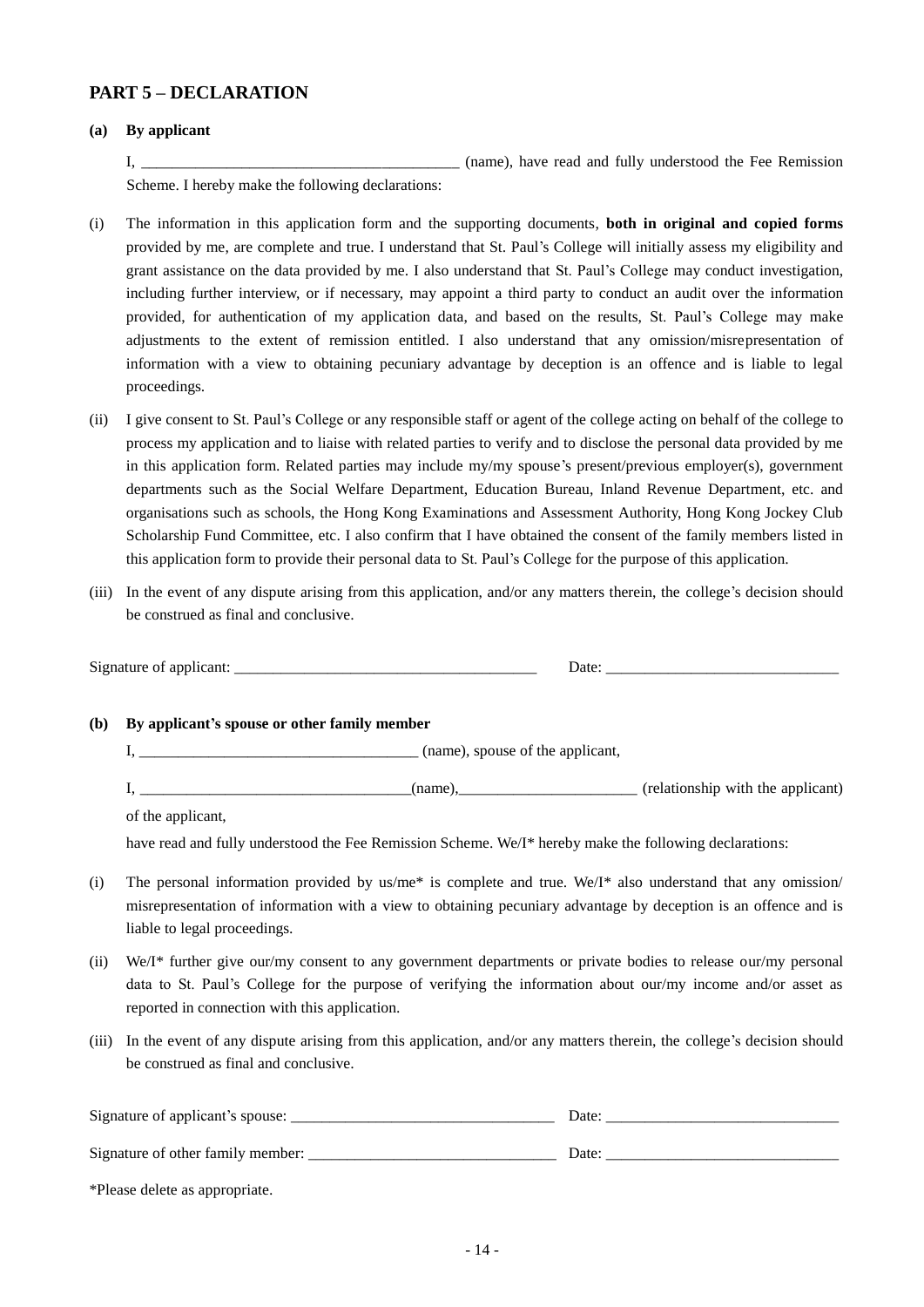# **PART 6 – DECLARATION (OATHS AND DECLARATIONS ORDINANCE)**

|    | I,                                                                                                  |                                                                                                             |
|----|-----------------------------------------------------------------------------------------------------|-------------------------------------------------------------------------------------------------------------|
|    | solemnly, sincerely and truly declare that:                                                         |                                                                                                             |
|    |                                                                                                     |                                                                                                             |
| 1. |                                                                                                     |                                                                                                             |
|    |                                                                                                     |                                                                                                             |
| 2. |                                                                                                     |                                                                                                             |
|    |                                                                                                     |                                                                                                             |
| 3. | The information provided in this application form is true and complete to the best of my knowledge. |                                                                                                             |
| 4. | information provided in this application.                                                           | I am aware that St. Paul's College will determine my application for school fee remission based on the      |
| 5. |                                                                                                     | And I make this solemn declaration conscientiously believing the same to be true and by virtue of the Oaths |
|    | and Declarations Ordinance.                                                                         |                                                                                                             |
|    |                                                                                                     |                                                                                                             |
|    |                                                                                                     |                                                                                                             |
|    |                                                                                                     |                                                                                                             |
|    | in the HKSAR this _______ day of _____________.                                                     |                                                                                                             |
|    |                                                                                                     |                                                                                                             |
|    |                                                                                                     |                                                                                                             |
|    |                                                                                                     | Signature of declarant                                                                                      |
|    | Before me,                                                                                          |                                                                                                             |
|    | Commissioner for Oaths:                                                                             |                                                                                                             |
|    |                                                                                                     |                                                                                                             |

The Declaration above may be made at any District Office of the Government of the Hong Kong SAR, or before any Commissioner for Oaths.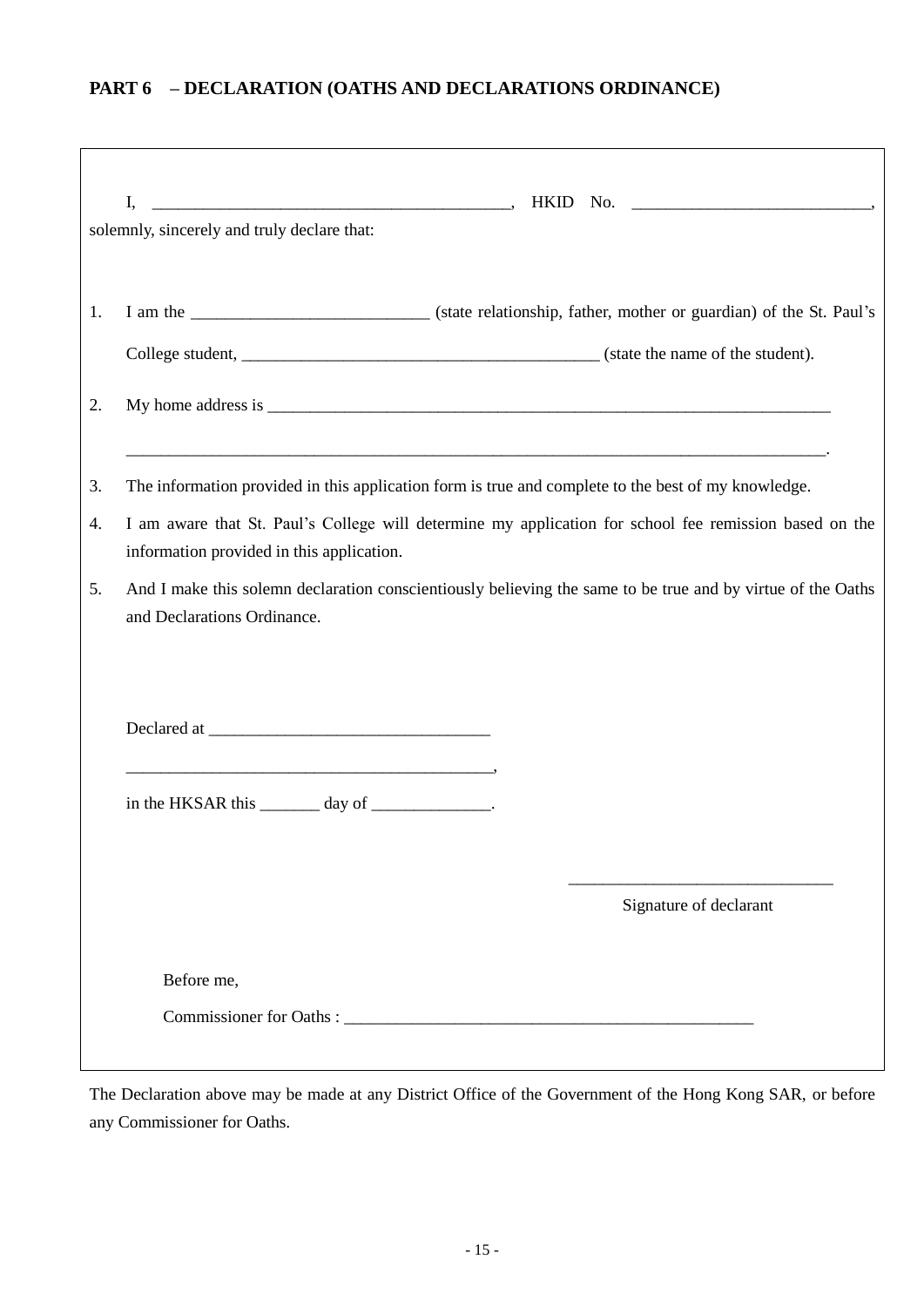|  |  | ۰.<br>I<br>M.<br>۰, |  |
|--|--|---------------------|--|
|--|--|---------------------|--|

| Ι.                               |                                                                                                                                                                                           | (a) The applicant is in receipt of Comprehensive Social Security Assistance.                                                                                                         |                       |             |                    |                     |  |
|----------------------------------|-------------------------------------------------------------------------------------------------------------------------------------------------------------------------------------------|--------------------------------------------------------------------------------------------------------------------------------------------------------------------------------------|-----------------------|-------------|--------------------|---------------------|--|
|                                  |                                                                                                                                                                                           | (b) According to the information provided, the total number of points scored and the fee remission<br>level obtained by the applicant under the School's Fee Remission Reckoner are: |                       |             |                    |                     |  |
|                                  |                                                                                                                                                                                           | <b>Full</b>                                                                                                                                                                          | <b>Three-Quarters</b> | <b>Half</b> | <b>One-Quarter</b> | <b>No Remission</b> |  |
|                                  |                                                                                                                                                                                           |                                                                                                                                                                                      |                       |             |                    |                     |  |
|                                  | (c) The applicant cannot submit the application and/or provide the<br>(If yes, do not fill in<br>supporting documents before the stipulated application deadline.<br>the following items) |                                                                                                                                                                                      |                       |             |                    |                     |  |
|                                  | (d) The total number of points scored by the applicant who submits<br>(If yes, please<br>the application before the stipulated application deadline:<br>go to item (e))                   |                                                                                                                                                                                      |                       |             |                    |                     |  |
|                                  | (e) The adjusted percentage of fee remission for those eligible<br>(Ref no. )<br>families having more than one child attending St. Paul's<br>College is:                                  |                                                                                                                                                                                      |                       |             |                    |                     |  |
|                                  |                                                                                                                                                                                           | <b>Full</b>                                                                                                                                                                          | <b>Three-Quarters</b> | Half        | <b>One-Quarter</b> | <b>No Remission</b> |  |
|                                  |                                                                                                                                                                                           |                                                                                                                                                                                      |                       |             |                    |                     |  |
| Processed by:                    |                                                                                                                                                                                           |                                                                                                                                                                                      |                       |             |                    |                     |  |
|                                  | Approved by:                                                                                                                                                                              |                                                                                                                                                                                      |                       |             |                    |                     |  |
| П.<br>Principal's decision:      |                                                                                                                                                                                           |                                                                                                                                                                                      |                       |             |                    |                     |  |
|                                  | Applicant's eligibility for fee remission:                                                                                                                                                |                                                                                                                                                                                      |                       |             |                    |                     |  |
|                                  |                                                                                                                                                                                           | <b>Full</b>                                                                                                                                                                          | <b>Three-Quarters</b> | Half        | <b>One-Quarter</b> | <b>No Remission</b> |  |
|                                  |                                                                                                                                                                                           |                                                                                                                                                                                      |                       |             |                    |                     |  |
| Signature of Principal:<br>Date: |                                                                                                                                                                                           |                                                                                                                                                                                      |                       |             |                    |                     |  |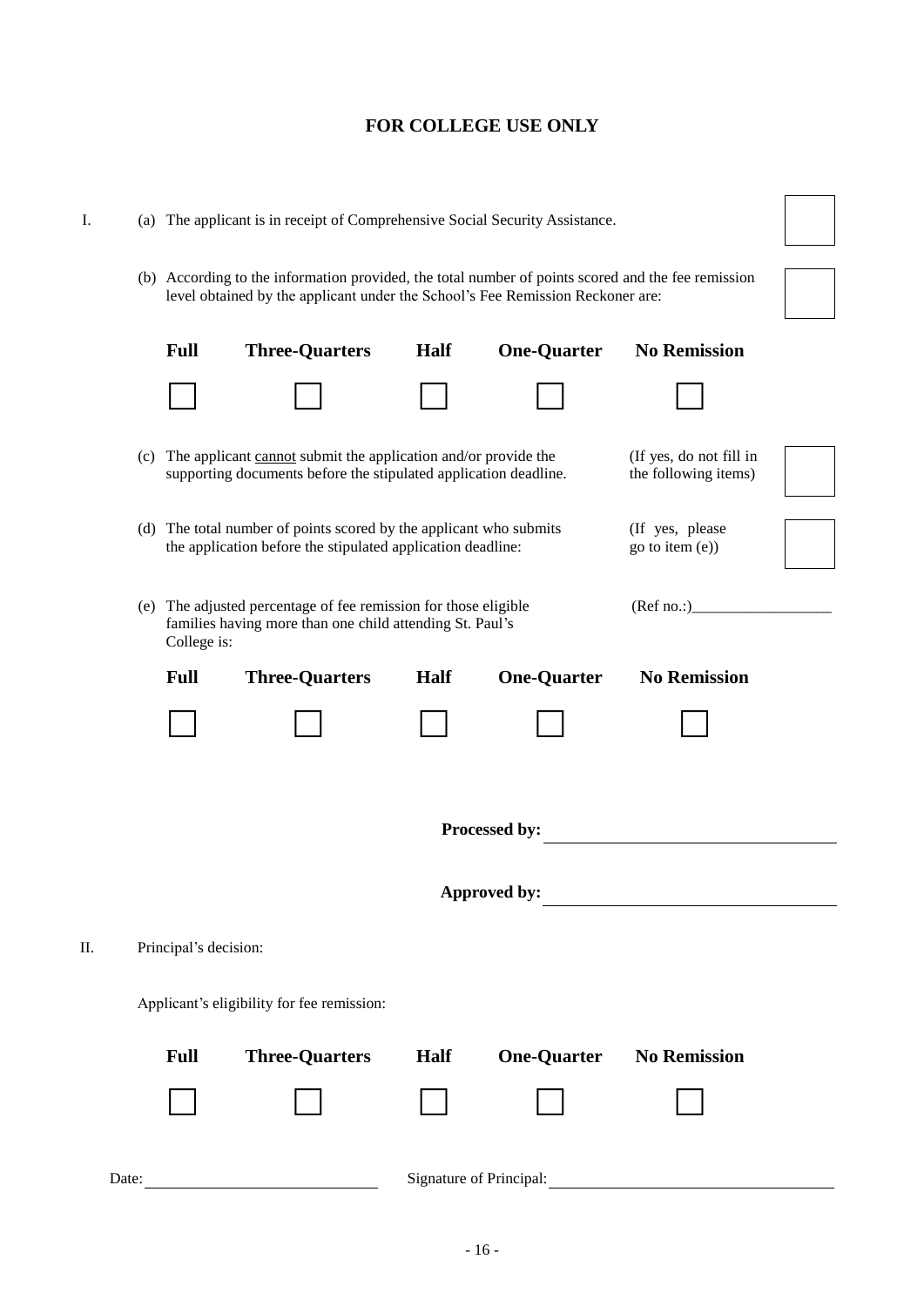### **APPENDIX I – RECKONER**

1. This Reckoner is adopted in assessing the eligibility of students for Fee Remission for the **2020/2021** school year. Points will be awarded on two aspects - family income and dependants.

#### 2. The point system $\lambda$ <sup> $\lambda$ </sup>

#### **(I) Average Monthly Adjusted Family Income**

#### **Average monthly adjusted family income means:-**

Applicant family's total salary, allowances and other income† (see **Appendix II**) received or receivable during the period from **1 st April, 2019 to 31st March, 2020** divided by 12

## **PLUS**

2% of the excess amount if the family's net asset exceeds \$400,000 (excluding the net asset value of their dwelling)

#### **LESS**

Monthly rental (for dwelling only), or monthly mortgage repayment (for dwelling only), subject to a maximum of \$14,000.

^^ This point system is subject to revision by the College.

† Annual income of the family includes the annual income of the applicant and the spouse; 30% of the annual income of unmarried children residing with the family if applicable; and the contributions from relatives/friends if applicable.

| <b>Average Monthly Adjusted Family Income (HK\$)</b> | <b>Points</b>    |
|------------------------------------------------------|------------------|
| $0 - 20,000$                                         | 20               |
| $20,001 - 24,000$                                    | 16               |
| $24,001 - 28,000$                                    | 12               |
| $28,001 - 32,000$                                    | $\,8\,$          |
| $32,001 - 36,000$                                    | 6                |
| $36,001 - 40,000$                                    | $\overline{4}$   |
| $40,001 - 42,000$                                    | $\overline{2}$   |
| $42,001 - 44,000$                                    | $\boldsymbol{0}$ |
| $44,001 - 46,000$                                    | $-1$             |
| $46,001 - 52,000$                                    | $-2$             |
| $52,001 - 58,000$                                    | $-3$             |
| > 58,000                                             | *Not eligible    |

\* Applicants whose **average monthly adjusted family income** exceeds the ceiling (i.e. HK\$58,000) are not eligible for any assistance under this scheme. However, for applicants in this income range with extenuating situations, special consideration may be given on compassionate ground.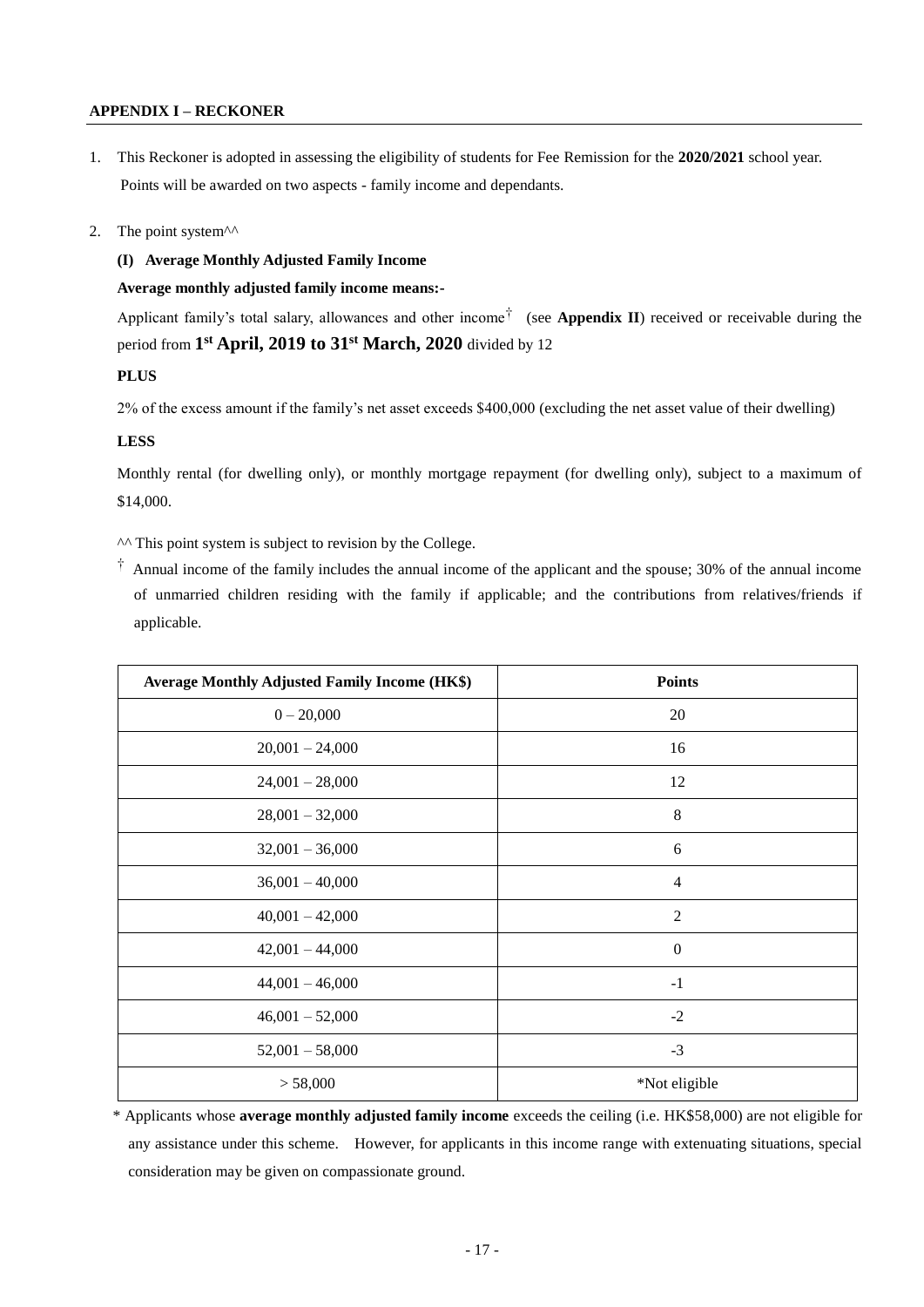## **APPENDIX I – RECKONER (CONTINUED)**

#### **(II) Single-parent family**

|                      | Point score |
|----------------------|-------------|
| Single-parent family |             |

## **(III) Dependants**

| Dependant <sup>#</sup>                                                                                                                                                                                |   | Point score for each dependant       |  |
|-------------------------------------------------------------------------------------------------------------------------------------------------------------------------------------------------------|---|--------------------------------------|--|
| Applicant's spouse                                                                                                                                                                                    |   |                                      |  |
| Dependent parent                                                                                                                                                                                      |   |                                      |  |
| Dependent children (including student-applicant):                                                                                                                                                     |   |                                      |  |
| Attending the primary section / secondary section of St. Paul's<br>College                                                                                                                            |   | 3                                    |  |
| Attending full-time senior secondary course (S4-S6) and<br>full-time Diploma Yi Jin or equivalent                                                                                                     | 2 |                                      |  |
| Receiving full-time education up to first degree [including]<br>pre-primary education, primary to junior secondary education<br>$(P1 - S3)$ , VTC, IVE, post-secondary course, etc.] (Notes 1 &<br>2) |   |                                      |  |
| Under 18<br>Attending evening/part-time/special training courses OR not<br>attending schools (Note 3)<br>(D.O.B. on/after)<br>1.9.2002                                                                |   | Over 18<br>(D.O.B before<br>1.9.2002 |  |
|                                                                                                                                                                                                       |   |                                      |  |

# Dependants in receipt of Comprehensive Social Security Assistance (excluding Old Age Allowance and Disability Allowance) are not eligible for any point score.

## 3. Level of assistance

| <b>Point score</b> | Rate of remission |
|--------------------|-------------------|
| 20 or above        | 100%              |
| 13 to 19           | 75%               |
| 8 to 12            | 50%               |
| $1$ to $7$         | 25%               |
| Below 1            | <b>NIL</b>        |

4. For those eligible families having more than one child attending the primary section / secondary section of St. Paul's College, the percentage of fee remission for the additional child (or children) set out above would be increased by 25% (up to a maximum of 100%).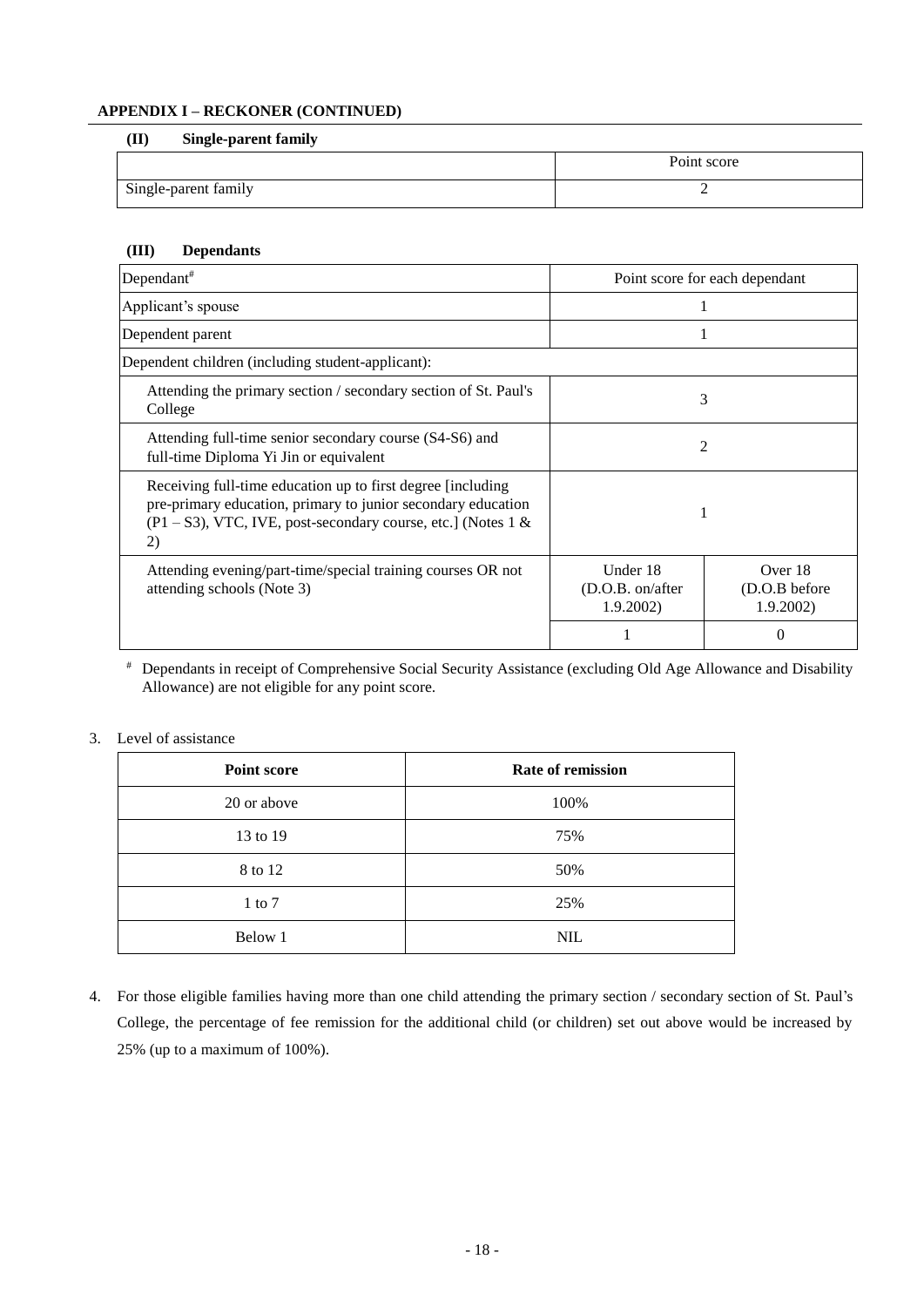#### Note 1. Full-time education

Full time education is defined as day courses lasting for 1 year or more, with 5 meetings per week, each lasting 3 hours or more.

- Note 2. Vocational, technical and post-secondary Institutes operating full-time courses
	- The Hong Kong Academy for Performing Arts
	- Technological and Higher Education Institute of Hong Kong
	- Hong Kong Institute of Vocational Education
	- Vocational Training Council
	- Construction Industry Council
	- Clothing Industry Training Authority
	- Skills Centres
	- Sheltered Workshops
	- Commercial Schools
	- Other post-secondary/tertiary institutions

Note 3. Vocational, technical and post-secondary institutes or special training institute operating part-time courses

- Institutions listed in  $(2)$
- School of Education attached to universities
- The Prince Philip Dental Hospital
- Schools of nursing
- Police College
- Private organisations/schools offering apprenticeship
- Seminary, etc.